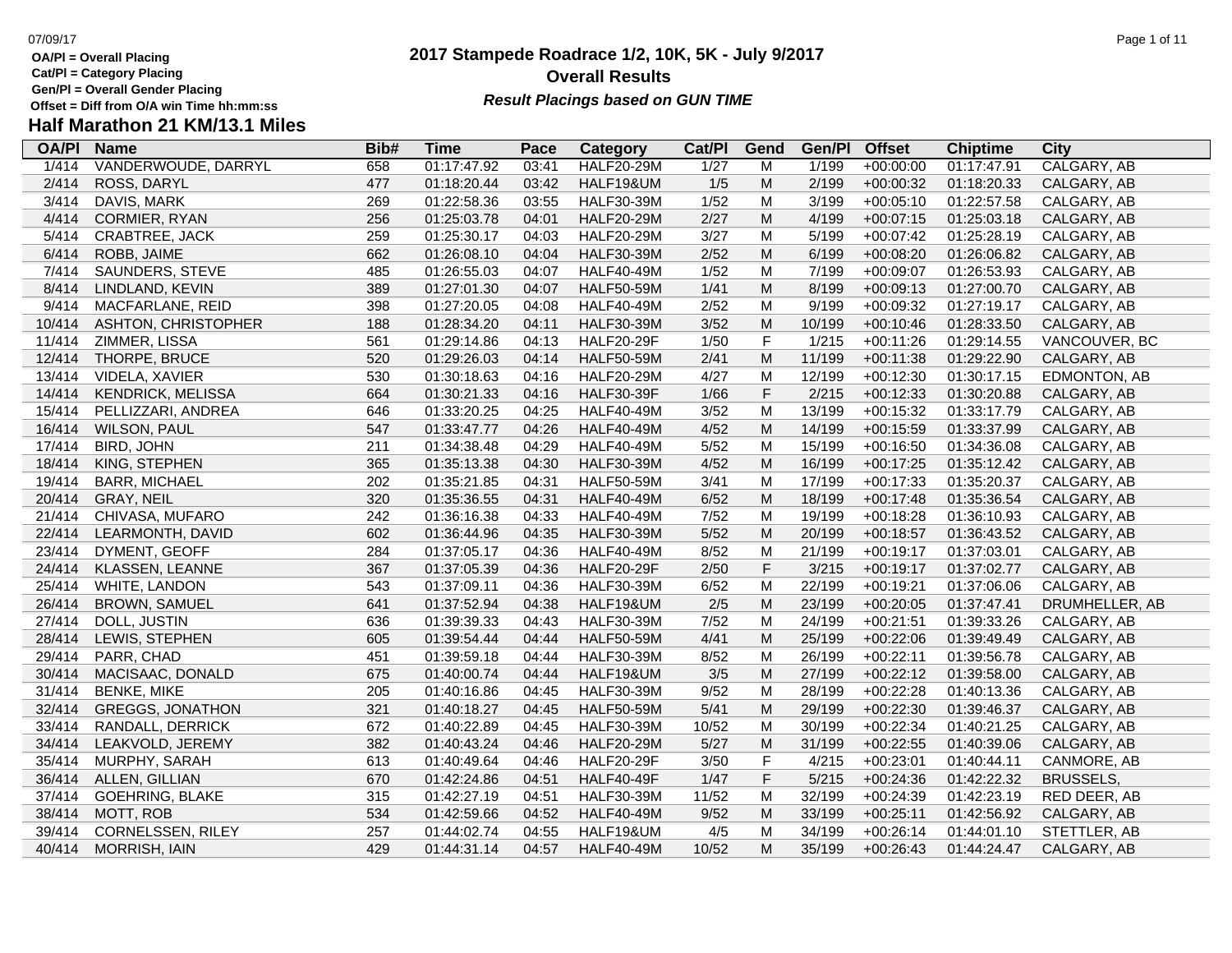- **Cat/Pl = Category Placing**
- 
- 

## **Gen/Pl = Overall Gender Placing**

## **Half Marathon 21 KM/13.1 Miles**

| <b>OA/PI</b> | <b>Name</b>             | Bib# | <b>Time</b> | Pace  | Category          | Cat/PI | Gend        | Gen/Pl | <b>Offset</b> | <b>Chiptime</b> | City                   |
|--------------|-------------------------|------|-------------|-------|-------------------|--------|-------------|--------|---------------|-----------------|------------------------|
| 41/414       | THORNE, TYSON           | 519  | 01:44:31.40 | 04:57 | <b>HALF30-39M</b> | 12/52  | M           | 36/199 | $+00:26:43$   | 01:44:25.12     | CALGARY, AB            |
| 42/414       | SENNETT, MICHAEL        | 492  | 01:44:36.66 | 04:57 | <b>HALF50-59M</b> | 6/41   | M           | 37/199 | $+00:26:48$   | 01:44:26.29     | ALTON,                 |
| 43/414       | KOLBER, RACHEL          | 600  | 01:44:47.69 | 04:58 | <b>HALF40-49F</b> | 2/47   | $\mathsf F$ | 6/215  | $+00:26:59$   | 01:44:44.56     | CALGARY, AB            |
| 44/414       | ROBICHAUD, LEIGHAM      | 647  | 01:45:00.20 | 04:58 | <b>HALF30-39M</b> | 13/52  | M           | 38/199 | $+00:27:12$   | 01:44:57.54     | CALGARY, AB            |
| 45/414       | VAIL, PETER             | 526  | 01:45:00.94 | 04:58 | <b>HALF60-69M</b> | 1/22   | M           | 39/199 | $+00:27:13$   | 01:44:55.17     | CALGARY, AB            |
| 46/414       | ANDERSON, RYAN          | 185  | 01:45:03.96 | 04:58 | <b>HALF40-49M</b> | 11/52  | M           | 40/199 | $+00:27:16$   | 01:44:59.01     | CALGARY, AB            |
| 47/414       | HIRD, ANNIE             | 349  | 01:45:04.25 | 04:58 | <b>HALF30-39F</b> | 2/66   | $\mathsf F$ | 7/215  | $+00:27:16$   | 01:45:00.37     | CALGARY, AB            |
| 48/414       | RINGSTROM, CAILIN       | 473  | 01:45:58.11 | 05:01 | HALF19&UF         | 1/2    | $\mathsf F$ | 8/215  | $+00:28:10$   | 01:45:53.24     | CALGARY, AB            |
| 49/414       | <b>BIRD, CLAIRE</b>     | 210  | 01:46:03.41 | 05:01 | <b>HALF40-49F</b> | 3/47   | $\mathsf F$ | 9/215  | $+00:28:15$   | 01:46:00.57     | CALGARY, AB            |
| 50/414       | MUENCHRATH, DAWN        | 434  | 01:46:08.61 | 05:01 | <b>HALF20-29F</b> | 4/50   | $\mathsf F$ | 10/215 | $+00:28:20$   | 01:46:05.77     | ROCKYFORD, AB          |
| 51/414       | CRANE-HANNA, TANIA      | 260  | 01:46:11.27 | 05:01 | <b>HALF50-59F</b> | 1/42   | $\mathsf F$ | 11/215 | $+00:28:23$   | 01:46:07.27     | <b>BRAGG CREEK, AB</b> |
| 52/414       | <b>WEIMAN, KURTIS</b>   | 630  | 01:46:15.93 | 05:02 | <b>HALF30-39M</b> | 14/52  | M           | 41/199 | $+00:28:28$   | 01:46:10.94     | CALGARY, AB            |
| 53/414       | <b>MOLNAR, PATRICE</b>  | 423  | 01:46:34.21 | 05:03 | <b>HALF20-29M</b> | 6/27   | M           | 42/199 | $+00:28:46$   | 01:46:20.21     | HORGEN,                |
| 54/414       | <b>BURGESS, NEAL</b>    | 230  | 01:46:50.62 | 05:03 | <b>HALF30-39M</b> | 15/52  | M           | 43/199 | $+00:29:02$   | 01:46:47.88     | CALGARY, AB            |
| 55/414       | OGILVIE, JASON          | 445  | 01:47:08.60 | 05:04 | <b>HALF30-39M</b> | 16/52  | M           | 44/199 | $+00:29:20$   | 01:47:03.65     | CALGARY, AB            |
| 56/414       | DALPHOND, LOUISE        | 580  | 01:47:11.34 | 05:04 | <b>HALF50-59F</b> | 2/42   | $\mathsf F$ | 12/215 | $+00:29:23$   | 01:47:07.54     | LETHBRIDGE, AB         |
| 57/414       | ENGLISH, AZRA           | 651  | 01:47:32.75 | 05:05 | <b>HALF40-49F</b> | 4/47   | $\mathsf F$ | 13/215 | $+00:29:44$   | 01:47:14.55     | CALGARY, AB            |
| 58/414       | GARFORTH-BLES, SAM      | 638  | 01:48:04.76 | 05:07 | <b>HALF20-29M</b> | 7/27   | M           | 45/199 | $+00:30:16$   | 01:47:53.22     | CANMORE, AB            |
| 59/414       | HARRIS, ALEX            | 338  | 01:48:07.26 | 05:07 | <b>HALF40-49M</b> | 12/52  | M           | 46/199 | $+00:30:19$   | 01:48:02.27     | CALGARY, AB            |
| 60/414       | ZIMMERMAN, GARRETT      | 562  | 01:48:24.30 | 05:08 | <b>HALF30-39M</b> | 17/52  | M           | 47/199 | $+00:30:36$   | 01:48:21.07     | RED DEER, AB           |
| 61/414       | MOODY, BENNETT          | 425  | 01:48:34.30 | 05:08 | <b>HALF20-29M</b> | 8/27   | M           | 48/199 | $+00:30:46$   | 01:48:17.58     | CALGARY, AB            |
| 62/414       | OOSTERBAAN, EDWARD      | 447  | 01:48:47.05 | 05:09 | <b>HALF50-59M</b> | 7/41   | M           | 49/199 | $+00:30:59$   | 01:48:28.63     | COCHRANE, AB           |
| 63/414       | MARSHALL, MATTHEW       | 403  | 01:48:56.63 | 05:09 | <b>HALF20-29M</b> | 9/27   | M           | 50/199 | $+00:31:08$   | 01:48:54.87     | CALGARY, AB            |
| 64/414       | MUMMERY, CHRIS          | 435  | 01:49:24.88 | 05:11 | <b>HALF40-49M</b> | 13/52  | M           | 51/199 | $+00:31:36$   | 01:49:18.07     | CALGARY, AB            |
| 65/414       | MACEDO, RICHARD         | 397  | 01:49:27.06 | 05:11 | <b>HALF30-39M</b> | 18/52  | M           | 52/199 | $+00:31:39$   | 01:49:20.53     | CALGARY, AB            |
| 66/414       | FOURNIER, SEBASTIEN     | 304  | 01:49:29.95 | 05:11 | <b>HALF40-49M</b> | 14/52  | M           | 53/199 | $+00:31:42$   | 01:49:22.30     | CALGARY, AB            |
| 67/414       | <b>CRANSTONE, DAVID</b> | 579  | 01:49:37.09 | 05:11 | <b>HALF50-59M</b> | 8/41   | M           | 54/199 | $+00:31:49$   | 01:49:28.36     | CALGARY, AB            |
| 68/414       | HALPRIN, DANYAEL        | 329  | 01:49:53.03 | 05:12 | <b>HALF40-49F</b> | $5/47$ | $\mathsf F$ | 14/215 | $+00:32:05$   | 01:49:43.12     | CALGARY, AB            |
| 69/414       | <b>BURKE, TOM</b>       | 573  | 01:50:02.95 | 05:12 | <b>HALF60-69M</b> | 2/22   | M           | 55/199 | $+00:32:15$   | 01:49:58.95     | ST. JOHN'S, NL         |
| 70/414       | SCHLAUCH, KEVIN         | 488  | 01:50:05.84 | 05:13 | <b>HALF30-39M</b> | 19/52  | M           | 56/199 | $+00:32:17$   | 01:49:58.37     | CALGARY, AB            |
| 71/414       | JONES, RACHEL           | 597  | 01:50:05.92 | 05:13 | <b>HALF30-39F</b> | 3/66   | $\mathsf F$ | 15/215 | $+00:32:18$   | 01:49:55.55     | CALGARY, AB            |
| 72/414       | QUAPP, DOREEN           | 460  | 01:50:12.69 | 05:13 | <b>HALF60-69F</b> | 1/7    | $\mathsf F$ | 16/215 | $+00:32:24$   | 01:50:02.32     | CALGARY, AB            |
| 73/414       | <b>BOUCHMILA, RANDA</b> | 569  | 01:50:35.44 | 05:14 | <b>HALF30-39F</b> | 4/66   | $\mathsf F$ | 17/215 | $+00:32:47$   | 01:50:32.15     | CALGARY, AB            |
| 74/414       | <b>BEAMISH, KELSEY</b>  | 674  | 01:51:08.92 | 05:16 | <b>HALF20-29F</b> | $5/50$ | $\mathsf F$ | 18/215 | $+00:33:21$   | 01:51:03.83     | CALGARY, AB            |
| 75/414       | <b>CRICHTON, MARK</b>   | 261  | 01:51:09.49 | 05:16 | <b>HALF50-59M</b> | 9/41   | M           | 57/199 | $+00:33:21$   | 01:50:54.99     | RED DEER, AB           |
| 76/414       | MADIGAN, JAMIE          | 607  | 01:51:17.38 | 05:16 | <b>HALF20-29F</b> | 6/50   | $\mathsf F$ | 19/215 | $+00:33:29$   | 01:51:14.33     | CALGARY, AB            |
| 77/414       | <b>HANLON, PATRICK</b>  | 331  | 01:51:32.05 | 05:17 | <b>HALF50-59M</b> | 10/41  | M           | 58/199 | $+00:33:44$   | 01:51:25.54     | CALGARY, AB            |
| 78/414       | ASHFORD, JAMES          | 187  | 01:51:38.38 | 05:17 | <b>HALF20-29M</b> | 10/27  | M           | 59/199 | $+00:33:50$   | 01:51:34.02     | CALGARY, AB            |
| 79/414       | LUDWIGSEN, HARALD       | 606  | 01:51:42.80 | 05:17 | <b>HALF40-49M</b> | 15/52  | M           | 60/199 | $+00:33:54$   | 01:51:17.37     | CALGARY, AB            |
| 80/414       | WISNOSKI, TIM           | 548  | 01:51:43.48 | 05:17 | <b>HALF60-69M</b> | 3/22   | M           | 61/199 | $+00:33:55$   | 01:51:36.75     | CALGARY, AB            |
|              |                         |      |             |       |                   |        |             |        |               |                 |                        |

**2017 Stampede Roadrace 1/2, 10K, 5K - July 9/2017**

**Result Placings based on GUN TIME** 

**Overall Results**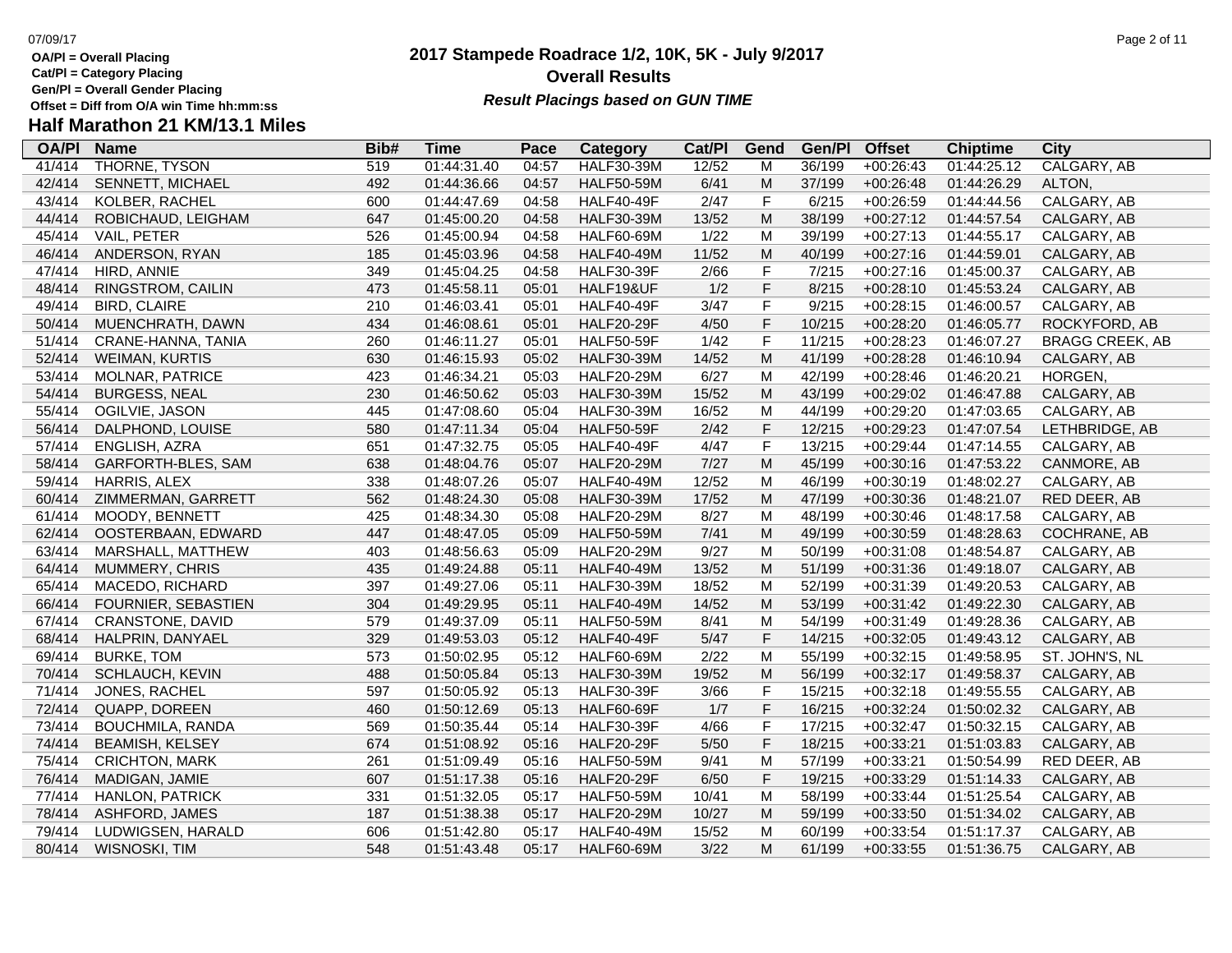**Cat/Pl = Category Placing**

**Gen/Pl = Overall Gender Placing**

## **Half Marathon 21 KM/13.1 Miles**

| <b>OA/PI</b> | <b>Name</b>             | Bib# | Time        | Pace  | Category          | Cat/PI | Gend        | Gen/Pl | <b>Offset</b> | <b>Chiptime</b> | City              |
|--------------|-------------------------|------|-------------|-------|-------------------|--------|-------------|--------|---------------|-----------------|-------------------|
| 81/414       | <b>TWEED, DARRELL</b>   | 525  | 01:51:43.54 | 05:17 | <b>HALF50-59M</b> | 11/41  | M           | 62/199 | $+00:33:55$   | 01:51:36.81     | CALGARY, AB       |
| 82/414       | STRETCH, MAX            | 509  | 01:51:45.81 | 05:17 | HALF19&UM         | $5/5$  | M           | 63/199 | $+00:33:57$   | 01:51:36.66     | CALGARY, AB       |
| 83/414       | <b>HANSON, MIKE</b>     | 655  | 01:51:52.51 | 05:18 | <b>HALF30-39M</b> | 20/52  | M           | 64/199 | $+00:34:04$   | 01:51:46.98     | CALGARY, AB       |
| 84/414       | ALBINATI, KEITH         | 180  | 01:51:54.94 | 05:18 | <b>HALF60-69M</b> | 4/22   | M           | 65/199 | $+00:34:07$   | 01:51:53.98     | CALGARY, AB       |
| 85/414       | WONG, BERNARD           | 567  | 01:51:57.97 | 05:18 | <b>HALF30-39M</b> | 21/52  | M           | 66/199 | $+00:34:10$   | 01:51:28.29     | CALGARY, AB       |
| 86/414       | FUNK, RON               | 308  | 01:52:01.44 | 05:18 | <b>HALF40-49M</b> | 16/52  | M           | 67/199 | $+00:34:13$   | 01:51:55.59     | AIRDRIE, AB       |
| 87/414       | SAVOIE, JOHN            | 486  | 01:52:02.68 | 05:18 | <b>HALF50-59M</b> | 12/41  | M           | 68/199 | $+00:34:14$   | 01:51:58.42     | CALGARY, AB       |
| 88/414       | WONG, JANELLE           | 550  | 01:52:20.40 | 05:19 | <b>HALF20-29F</b> | 7/50   | $\mathsf F$ | 20/215 | $+00:34:32$   | 01:52:12.83     | CALGARY, AB       |
| 89/414       | <b>BENSON, LORRAINE</b> | 206  | 01:52:28.92 | 05:19 | <b>HALF60-69F</b> | 2/7    | F           | 21/215 | $+00:34:41$   | 01:52:18.91     | CALGARY, AB       |
| 90/414       | <b>KOBETS, GLEB</b>     | 599  | 01:52:43.19 | 05:20 | <b>HALF30-39M</b> | 22/52  | M           | 69/199 | $+00:34:55$   | 01:52:42.23     | CALGARY, AB       |
| 91/414       | LAWER, ADAM             | 381  | 01:52:46.20 | 05:20 | <b>HALF30-39M</b> | 23/52  | M           | 70/199 | $+00:34:58$   | 01:52:37.83     | CALGARY, AB       |
| 92/414       | MCINNIS, GERARD         | 410  | 01:52:47.70 | 05:20 | <b>HALF50-59M</b> | 13/41  | M           | 71/199 | $+00:34:59$   | 01:52:40.81     | CALGARY, AB       |
| 93/414       | MCLEAN, DOUG            | 610  | 01:52:55.79 | 05:21 | <b>HALF60-69M</b> | 5/22   | M           | 72/199 | $+00:35:07$   | 01:52:45.00     | CALGARY, AB       |
| 94/414       | NEUFELD, JILL           | 657  | 01:53:02.52 | 05:21 | <b>HALF50-59F</b> | 3/42   | $\mathsf F$ | 22/215 | $+00:35:14$   | 01:52:59.23     | CALGARY, AB       |
| 95/414       | FRIEDLEY, JILL          | 307  | 01:53:03.77 | 05:21 | <b>HALF30-39F</b> | $5/66$ | $\mathsf F$ | 23/215 | $+00:35:15$   | 01:52:58.44     | CALGARY, AB       |
| 96/414       | <b>CONKLIN, STEPHEN</b> | 578  | 01:53:17.86 | 05:22 | <b>HALF30-39M</b> | 24/52  | M           | 73/199 | $+00:35:29$   | 01:53:13.98     | AIRDRIE, AB       |
| 97/414       | PHELAN, CIAN            | 615  | 01:53:30.31 | 05:22 | <b>HALF20-29M</b> | 11/27  | M           | 74/199 | $+00:35:42$   | 01:53:25.79     | CALGARY, AB       |
| 98/414       | ANCHONDO, JOSE ANTONIO  | 184  | 01:53:35.66 | 05:23 | <b>HALF30-39M</b> | 25/52  | M           | 75/199 | $+00:35:47$   | 01:53:33.00     | MEXICALI,         |
| 99/414       | STEACY, GENE            | 506  | 01:54:24.02 | 05:25 | <b>HALF60-69M</b> | 6/22   | M           | 76/199 | $+00:36:36$   | 01:54:14.57     | CALGARY, AB       |
| 100/414      | REABURN, JACQUI         | 469  | 01:54:34.75 | 05:25 | <b>HALF20-29F</b> | 8/50   | F           | 24/215 | $+00:36:46$   | 01:54:19.35     | CALGARY, AB       |
| 101/414      | SMITH, SCOTT            | 498  | 01:54:42.46 | 05:26 | <b>HALF30-39M</b> | 26/52  | M           | 77/199 | $+00:36:54$   | 01:54:33.67     | CALGARY, AB       |
| 102/414      | TIEH, JOHN              | 522  | 01:54:54.34 | 05:26 | <b>HALF60-69M</b> | 7/22   | M           | 78/199 | $+00:37:06$   | 01:54:40.50     | FORT MCMURRAY, AB |
| 103/414      | <b>COMFORT, LINSI</b>   | 251  | 01:54:55.01 | 05:26 | <b>HALF20-29F</b> | 9/50   | $\mathsf F$ | 25/215 | $+00:37:07$   | 01:54:39.85     | CALGARY, AB       |
| 104/414      | MOORE, CHAD             | 677  | 01:55:17.71 | 05:27 | <b>HALF30-39M</b> | 27/52  | M           | 79/199 | $+00:37:29$   | 01:55:03.71     | CALGARY, AB       |
| 105/414      | DUECK, LYNNE            | 282  | 01:55:38.45 | 05:28 | <b>HALF60-69F</b> | 3/7    | F           | 26/215 | $+00:37:50$   | 01:55:31.14     | CALGARY, AB       |
| 106/414      | <b>BAIN, JASON</b>      | 563  | 01:55:41.54 | 05:29 | <b>HALF30-39M</b> | 28/52  | ${\sf M}$   | 80/199 | $+00:37:53$   | 01:55:25.90     | CALGARY, AB       |
| 107/414      | GORZITZA, SYDNEY        | 317  | 01:55:47.35 | 05:29 | <b>HALF20-29F</b> | 10/50  | F           | 27/215 | +00:37:59     | 01:55:38.62     | LETHBRIDGE, AB    |
| 108/414      | <b>BUTCHER, GRAHAM</b>  | 231  | 01:55:50.51 | 05:29 | <b>HALF40-49M</b> | 17/52  | M           | 81/199 | $+00:38:02$   | 01:55:45.64     | CALGARY, AB       |
| 109/414      | GIESBRECHT, ALEXANDRIA  | 587  | 01:55:59.95 | 05:29 | <b>HALF20-29F</b> | 11/50  | F           | 28/215 | $+00:38:12$   | 01:55:52.48     | CALGARY, AB       |
| 110/414      | <b>BANTLE, GARY</b>     | 200  | 01:56:35.98 | 05:31 | <b>HALF50-59M</b> | 14/41  | M           | 82/199 | $+00:38:48$   | 01:56:23.45     | CALGARY, AB       |
| 111/414      | O'GRADY, PAUL           | 443  | 01:56:59.80 | 05:32 | <b>HALF30-39M</b> | 29/52  | M           | 83/199 | $+00:39:11$   | 01:56:38.95     | CALGARY, AB       |
| 112/414      | LEIGHTON, RICH          | 386  | 01:57:14.16 | 05:33 | <b>HALF50-59M</b> | 15/41  | M           | 84/199 | $+00:39:26$   | 01:57:02.22     | CALGARY, AB       |
| 113/414      | <b>EVENS, SHARON</b>    | 293  | 01:57:19.14 | 05:33 | <b>HALF50-59F</b> | 4/42   | F           | 29/215 | $+00:39:31$   | 01:56:51.30     | CALGARY, AB       |
| 114/414      | COOZE, MICHELLE         | 255  | 01:57:21.08 | 05:33 | <b>HALF40-49F</b> | 6/47   | F           | 30/215 | $+00:39:33$   | 01:57:17.85     | CALGARY, AB       |
| 115/414      | KANJI, ZAMEER           | 360  | 01:57:21.29 | 05:33 | <b>HALF20-29M</b> | 12/27  | M           | 85/199 | $+00:39:33$   | 01:57:19.25     | CALGARY, AB       |
| 116/414      | <b>BAAR, CLIFF</b>      | 192  | 01:57:43.24 | 05:34 | <b>HALF40-49M</b> | 18/52  | M           | 86/199 | $+00:39:55$   | 01:57:34.80     | CALGARY, AB       |
| 117/414      | DASTMALCHI, MEHRAN      | 267  | 01:57:47.06 | 05:34 | <b>HALF20-29M</b> | 13/27  | M           | 87/199 | $+00:39:59$   | 01:57:39.28     | CALGARY, AB       |
| 118/414      | <b>BERES, ALI</b>       | 565  | 01:57:52.06 | 05:35 | <b>HALF20-29F</b> | 12/50  | $\mathsf F$ | 31/215 | $+00:40:04$   | 01:57:39.61     | CALGARY, AB       |
| 119/414      | <b>MOYNIHAN, PAUL</b>   | 432  | 01:57:53.57 | 05:35 | <b>HALF50-59M</b> | 16/41  | M           | 88/199 | $+00:40:05$   | 01:57:39.87     | CALGARY, AB       |
| 120/414      | JOHNSON, DAVE           | 357  | 01:57:56.88 | 05:35 | <b>HALF50-59M</b> | 17/41  | M           | 89/199 | $+00:40:08$   | 01:55:03.81     | CALGARY, AB       |
|              |                         |      |             |       |                   |        |             |        |               |                 |                   |

### **2017 Stampede Roadrace 1/2, 10K, 5K - July 9/2017 Overall Results**

**Result Placings based on GUN TIME**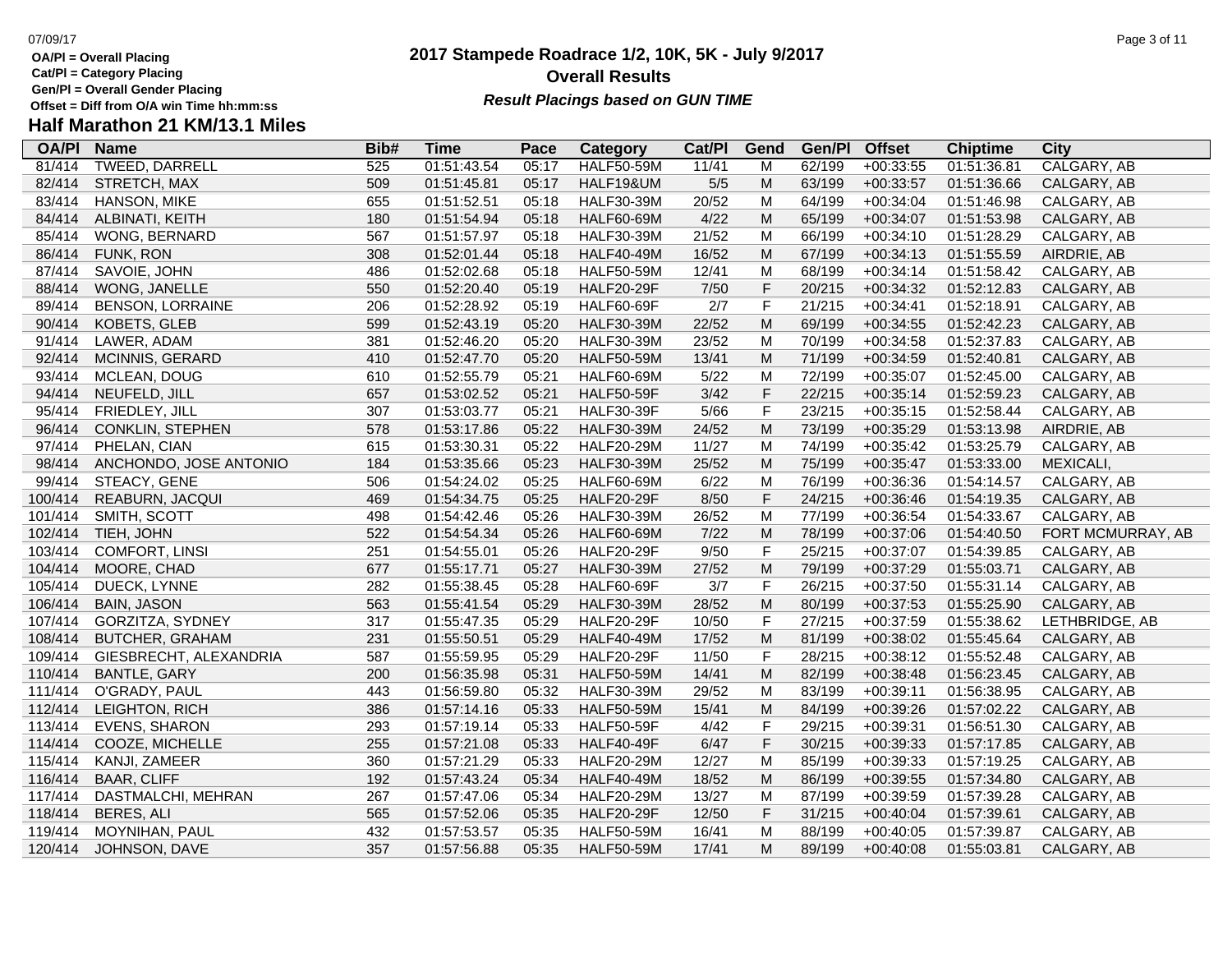**Cat/Pl = Category Placing**

**Gen/Pl = Overall Gender Placing**

### **2017 Stampede Roadrace 1/2, 10K, 5K - July 9/2017** 07/09/17 Page 4 of 11 **Overall Results Result Placings based on GUN TIME**

| Half Marathon 21 KM/13.1 Miles |  |  |
|--------------------------------|--|--|
|                                |  |  |

| <b>OA/PI</b> | <b>Name</b>            | Bib# | <b>Time</b> | Pace  | Category          | Cat/PI | Gend                                                                                                       | Gen/Pl  | <b>Offset</b> | <b>Chiptime</b> | City                |
|--------------|------------------------|------|-------------|-------|-------------------|--------|------------------------------------------------------------------------------------------------------------|---------|---------------|-----------------|---------------------|
| 121/414      | <b>NEVE, ANDREW</b>    | 439  | 01:58:21.82 | 05:36 | <b>HALF50-59M</b> | 18/41  | M                                                                                                          | 90/199  | $+00:40:33$   | 01:58:09.91     | <b>COCHRANE, AB</b> |
| 122/414      | DESROCHES, BEVERLY     | 273  | 01:58:33.89 | 05:37 | <b>HALF40-49F</b> | 7/47   | F                                                                                                          | 32/215  | $+00:40:45$   | 01:58:29.43     | CALGARY, BC         |
| 123/414      | OWEL, THEO             | 450  | 01:58:42.04 | 05:37 | <b>HALF60-69M</b> | 8/22   | M                                                                                                          | 91/199  | $+00:40:54$   | 01:58:37.78     | STRATHMORE, AB      |
| 124/414      | CARLSON, MARK          | 574  | 01:58:55.19 | 05:38 | <b>HALF50-59M</b> | 19/41  | M                                                                                                          | 92/199  | $+00:41:07$   | 01:58:42.66     | CALGARY, AB         |
| 125/414      | SKRYNYK, CRAIG         | 497  | 01:59:27.41 | 05:39 | <b>HALF40-49M</b> | 19/52  | M                                                                                                          | 93/199  | $+00:41:39$   | 01:59:17.13     | CHESTERMERE, AB     |
| 126/414      | WACHOWICH, DAVID       | 659  | 01:59:46.76 | 05:40 | <b>HALF50-59M</b> | 20/41  | M                                                                                                          | 94/199  | $+00:41:58$   | 01:59:30.24     | CALGARY, AB         |
| 127/414      | ETHERIDGE, PHILIP      | 290  | 01:59:46.88 | 05:40 | <b>HALF40-49M</b> | 20/52  | M                                                                                                          | 95/199  | $+00:41:58$   | 01:59:42.21     | CALGARY, AB         |
| 128/414      | GILLIS, LAURA          | 588  | 01:59:50.69 | 05:40 | <b>HALF40-49F</b> | 8/47   | F                                                                                                          | 33/215  | $+00:42:02$   | 01:59:23.86     | COCHRANE, AB        |
| 129/414      | QUINN, CATHY           | 461  | 01:59:53.82 | 05:40 | <b>HALF40-49F</b> | 9/47   | F                                                                                                          | 34/215  | $+00:42:05$   | 01:59:42.07     | CALGARY, AB         |
| 130/414      | DRYER, BRENDA          | 281  | 01:59:54.27 | 05:40 | <b>HALF30-39F</b> | 6/66   | F                                                                                                          | 35/215  | $+00:42:06$   | 01:59:41.84     | CALGARY, AB         |
| 131/414      | FEDORONKO, CHRISTINA   | 585  | 01:59:54.74 | 05:40 | <b>HALF30-39F</b> | 7/66   | F                                                                                                          | 36/215  | $+00:42:06$   | 01:59:52.70     | CALGARY, AB         |
| 132/414      | <b>BANHAM, MARK</b>    | 198  | 01:59:55.65 | 05:41 | <b>HALF50-59M</b> | 21/41  | M                                                                                                          | 96/199  | $+00:42:07$   | 01:59:47.37     | CALGARY, AB         |
| 133/414      | DEMINGS, JOEL          | 631  | 01:59:58.46 | 05:41 | <b>HALF50-59M</b> | 22/41  | M                                                                                                          | 97/199  | $+00:42:10$   | 01:59:50.02     | CALGARY, AB         |
| 134/414      | FOULGER, GEOFF         | 586  | 01:59:59.02 | 05:41 | <b>HALF20-29M</b> | 14/27  | M                                                                                                          | 98/199  | $+00:42:11$   | 01:59:44.90     | CALGARY, AB         |
| 135/414      | ADAMS, KATE            | 648  | 01:59:59.03 | 05:41 | <b>HALF30-39F</b> | 8/66   | F                                                                                                          | 37/215  | $+00:42:11$   | 01:59:49.64     | CALGARY, AB         |
| 136/414      | PISO, CAL              | 456  | 02:00:21.78 | 05:42 | <b>HALF50-59M</b> | 23/41  | M                                                                                                          | 99/199  | $+00:42:33$   | 02:00:06.62     | STONY PLAIN, AB     |
| 137/414      | <b>VERBONAC, MARIA</b> | 528  | 02:00:23.43 | 05:42 | <b>HALF50-59F</b> | 5/42   | F                                                                                                          | 38/215  | $+00:42:35$   | 02:00:07.05     | CALGARY, AB         |
| 138/414      | HANNAH, KEITH          | 332  | 02:00:33.87 | 05:42 | <b>HALF60-69M</b> | 9/22   | M                                                                                                          | 100/199 | $+00:42:45$   | 02:00:24.49     | SYLVAN LAKE, AB     |
| 139/414      | KELLY, JENNY           | 637  | 02:00:41.96 | 05:43 | <b>HALF30-39F</b> | 9/66   | F                                                                                                          | 39/215  | $+00:42:54$   | 02:00:27.08     | CALGARY, AB         |
| 140/414      | CHARRON, MICHAEL       | 241  | 02:00:52.92 | 05:43 | <b>HALF30-39M</b> | 30/52  | M                                                                                                          | 101/199 | $+00:43:05$   | 02:00:35.40     | CALGARY, AB         |
| 141/414      | SHEIL, NEVIN           | 621  | 02:00:54.84 | 05:43 | <b>HALF40-49M</b> | 21/52  | M                                                                                                          | 102/199 | $+00:43:06$   | 02:00:23.63     | AIRDRIE, AB         |
| 142/414      | TAYLOR, LAURA          | 514  | 02:01:08.25 | 05:44 | <b>HALF30-39F</b> | 10/66  | F                                                                                                          | 40/215  | $+00:43:20$   | 02:01:04.96     | MISSISSAUGA, ON     |
| 143/414      | ALLISON, LEANA         | 182  | 02:01:26.16 | 05:45 | <b>HALF20-29F</b> | 13/50  | F                                                                                                          | 41/215  | $+00:43:38$   | 02:01:13.47     | CALGARY, AB         |
| 144/414      | QUINN, PAT             | 462  | 02:01:35.59 | 05:45 | <b>HALF50-59M</b> | 24/41  | M                                                                                                          | 103/199 | $+00:43:47$   | 02:01:24.08     | CALGARY, AB         |
| 145/414      | SAINT CYR, LOUIS       | 481  | 02:01:43.40 | 05:46 | <b>HALF40-49M</b> | 22/52  | M                                                                                                          | 104/199 | $+00:43:55$   | 02:01:33.39     | CALGARY, AB         |
| 146/414      | <b>BLACK, KENT</b>     | 213  | 02:02:20.59 | 05:47 | <b>HALF50-59M</b> | 25/41  | M                                                                                                          | 105/199 | $+00:44:32$   | 02:02:10.60     | CALGARY, AB         |
| 147/414      | LALONDE, BRIAN         | 601  | 02:02:29.91 | 05:48 | <b>HALF60-69M</b> | 10/22  | M                                                                                                          | 106/199 | $+00:44:41$   | 02:02:09.53     | CALGARY, AB         |
| 148/414      | <b>BERES, ANDREA</b>   | 566  | 02:02:34.79 | 05:48 | <b>HALF40-49F</b> | 10/47  | F                                                                                                          | 42/215  | $+00:44:46$   | 02:02:22.18     | CALGARY, AB         |
| 149/414      | LAW, LACEY             | 380  | 02:02:36.79 | 05:48 | <b>HALF30-39F</b> | 11/66  | F                                                                                                          | 43/215  | $+00:44:48$   | 02:02:17.99     | CALGARY, AB         |
| 150/414      | RIESEBERG, ASHLEY      | 472  | 02:02:37.25 | 05:48 | <b>HALF30-39F</b> | 12/66  | F                                                                                                          | 44/215  | $+00:44:49$   | 02:02:19.74     | CALGARY, AB         |
| 151/414      | GILLEN, JENNA          | 314  | 02:02:42.07 | 05:48 | <b>HALF20-29F</b> | 14/50  | F                                                                                                          | 45/215  | $+00:44:54$   | 02:02:25.25     | VANCOUVER, BC       |
| 152/414      | MOONEY, SEAN           | 426  | 02:03:02.75 | 05:49 | <b>HALF40-49M</b> | 23/52  | $\mathsf{M}% _{T}=\mathsf{M}_{T}\!\left( a,b\right) ,\ \mathsf{M}_{T}=\mathsf{M}_{T}\!\left( a,b\right) ,$ | 107/199 | $+00:45:14$   | 02:02:47.19     | CALGARY, AB         |
| 153/414      | CHAN, JENNY            | 649  | 02:03:08.75 | 05:50 | <b>HALF50-59F</b> | 6/42   | F                                                                                                          | 46/215  | $+00:45:20$   | 02:03:00.77     | CALGARY, AB         |
| 154/414      | MURPHY, KELLY          | 436  | 02:03:11.14 | 05:50 | <b>HALF50-59F</b> | $7/42$ | F                                                                                                          | 47/215  | $+00:45:23$   | 02:03:01.61     | CALGARY, AB         |
| 155/414      | KLOEPFER, JEN          | 369  | 02:03:12.21 | 05:50 | <b>HALF20-29F</b> | 15/50  | F                                                                                                          | 48/215  | $+00:45:24$   | 02:03:03.77     | RED DEER, AB        |
| 156/414      | JOHNSON, NOEL          | 358  | 02:03:33.61 | 05:51 | <b>HALF30-39M</b> | 31/52  | M                                                                                                          | 108/199 | $+00:45:45$   | 02:03:22.82     | CALGARY, AB         |
| 157/414      | CHALIFOUX, DREW        | 576  | 02:03:43.59 | 05:51 | <b>HALF40-49M</b> | 24/52  | M                                                                                                          | 109/199 | $+00:45:55$   | 02:03:23.39     | EDMONTON, AB        |
| 158/414      | SIQUEIRA, ANDREA       | 495  | 02:04:05.47 | 05:52 | <b>HALF40-49F</b> | 11/47  | F                                                                                                          | 49/215  | $+00:46:17$   | 02:03:55.19     | OKOTOKS, AB         |
| 159/414      | DYSON, TERRY           | 667  | 02:04:12.05 | 05:53 | <b>HALF30-39F</b> | 13/66  | F                                                                                                          | 50/215  | $+00:46:24$   | 02:04:01.18     | CALGARY, AB         |
| 160/414      | TIBERT, RON            | 521  | 02:04:21.63 | 05:53 | <b>HALF40-49M</b> | 25/52  | M                                                                                                          | 110/199 | $+00:46:33$   | 02:04:05.41     | LUNENBURG, NS       |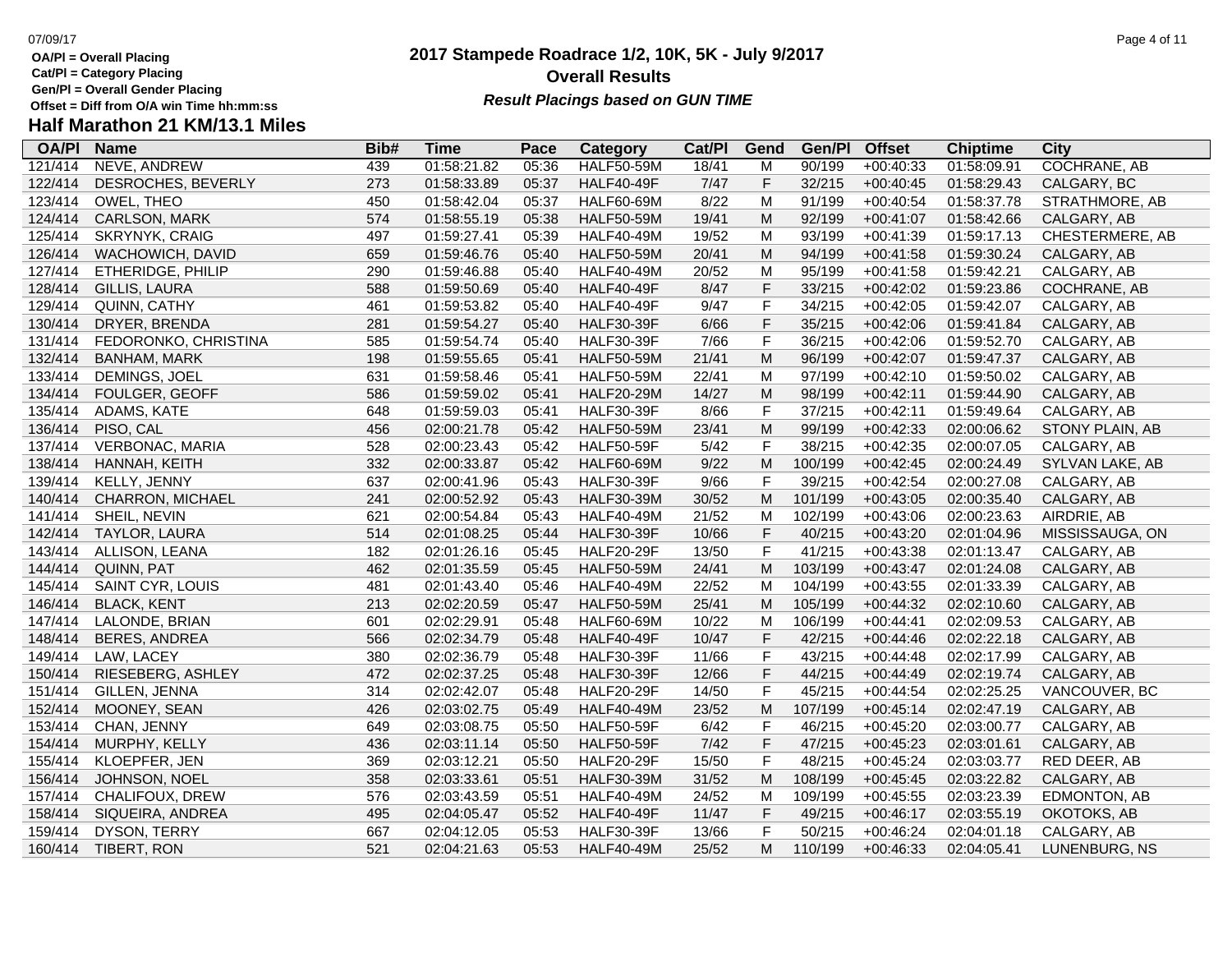**Cat/Pl = Category Placing**

**Gen/Pl = Overall Gender Placing**

## **Half Marathon 21 KM/13.1 Miles**

| <b>Name</b>            | Bib#                                                                                                                                                                        | Time                                                               | Pace                                                                                   | Category                | Cat/PI                                                                                                                                          | Gend                                                                                                                                                                          | Gen/Pl                                                                                                                                                                                                         | <b>Offset</b>                                                                                                                                              | <b>Chiptime</b>                                                                                                                                    | City                                                                                                                                                                             |
|------------------------|-----------------------------------------------------------------------------------------------------------------------------------------------------------------------------|--------------------------------------------------------------------|----------------------------------------------------------------------------------------|-------------------------|-------------------------------------------------------------------------------------------------------------------------------------------------|-------------------------------------------------------------------------------------------------------------------------------------------------------------------------------|----------------------------------------------------------------------------------------------------------------------------------------------------------------------------------------------------------------|------------------------------------------------------------------------------------------------------------------------------------------------------------|----------------------------------------------------------------------------------------------------------------------------------------------------|----------------------------------------------------------------------------------------------------------------------------------------------------------------------------------|
|                        |                                                                                                                                                                             | 02:04:22.77                                                        |                                                                                        |                         |                                                                                                                                                 | M                                                                                                                                                                             |                                                                                                                                                                                                                | $+00:46:34$                                                                                                                                                |                                                                                                                                                    | CALGARY, AB                                                                                                                                                                      |
| ATICI, MEHMET          |                                                                                                                                                                             | 02:04:22.89                                                        | 05:53                                                                                  | <b>HALF30-39M</b>       |                                                                                                                                                 | M                                                                                                                                                                             |                                                                                                                                                                                                                | $+00:46:34$                                                                                                                                                | 02:04:07.56                                                                                                                                        | CALGARY, AB                                                                                                                                                                      |
| SWABB, CHRIS           | 513                                                                                                                                                                         | 02:04:23.07                                                        | 05:53                                                                                  | <b>HALF40-49M</b>       |                                                                                                                                                 | M                                                                                                                                                                             |                                                                                                                                                                                                                | $+00:46:35$                                                                                                                                                | 02:04:11.82                                                                                                                                        | CALGARY, AB                                                                                                                                                                      |
| MENDOZA, JOSEPH        | 419                                                                                                                                                                         | 02:05:11.80                                                        | 05:56                                                                                  | <b>HALF50-59M</b>       |                                                                                                                                                 | M                                                                                                                                                                             |                                                                                                                                                                                                                | $+00:47:23$                                                                                                                                                | 02:04:56.94                                                                                                                                        | CALGARY, AB                                                                                                                                                                      |
| TIGLEY, ALLAN          | 523                                                                                                                                                                         | 02:05:15.29                                                        | 05:56                                                                                  | <b>HALF40-49M</b>       | 27/52                                                                                                                                           | М                                                                                                                                                                             | 115/199                                                                                                                                                                                                        | $+00:47:27$                                                                                                                                                | 02:05:05.38                                                                                                                                        | CALGARY, AB                                                                                                                                                                      |
| MILBURY, DAWSON        |                                                                                                                                                                             | 02:05:21.71                                                        | 05:56                                                                                  | <b>HALF50-59M</b>       |                                                                                                                                                 | M                                                                                                                                                                             |                                                                                                                                                                                                                |                                                                                                                                                            |                                                                                                                                                    | CALGARY, AB                                                                                                                                                                      |
| CHRISTENSON, MELISSA   | 642                                                                                                                                                                         | 02:05:26.19                                                        | 05:56                                                                                  | <b>HALF20-29F</b>       |                                                                                                                                                 |                                                                                                                                                                               |                                                                                                                                                                                                                | $+00:47:38$                                                                                                                                                | 02:05:09.29                                                                                                                                        | CALGARY, AB                                                                                                                                                                      |
| <b>KEIM, NATHAN</b>    | 362                                                                                                                                                                         | 02:05:33.30                                                        | 05:57                                                                                  | <b>HALF30-39M</b>       | 33/52                                                                                                                                           | M                                                                                                                                                                             | 117/199                                                                                                                                                                                                        | $+00:47:45$                                                                                                                                                | 02:05:24.92                                                                                                                                        | RED DEER, AB                                                                                                                                                                     |
| MARCIANO, URI          | 608                                                                                                                                                                         | 02:05:37.79                                                        | 05:57                                                                                  | <b>HALF50-59M</b>       | 28/41                                                                                                                                           | M                                                                                                                                                                             | 118/199                                                                                                                                                                                                        | $+00:47:49$                                                                                                                                                | 02:05:34.95                                                                                                                                        | GALGARY, AB                                                                                                                                                                      |
| MANNEKE, COLE          | 673                                                                                                                                                                         | 02:05:39.61                                                        | 05:57                                                                                  | <b>HALF20-29M</b>       | 16/27                                                                                                                                           | M                                                                                                                                                                             | 119/199                                                                                                                                                                                                        | $+00:47:51$                                                                                                                                                | 02:05:08.31                                                                                                                                        | CALGARY, AB                                                                                                                                                                      |
| SANTOS, MARK           | 484                                                                                                                                                                         | 02:05:52.41                                                        | 05:57                                                                                  | <b>HALF30-39M</b>       | 34/52                                                                                                                                           | M                                                                                                                                                                             | 120/199                                                                                                                                                                                                        | $+00:48:04$                                                                                                                                                | 02:05:29.96                                                                                                                                        | CALGARY, AB                                                                                                                                                                      |
|                        | 289                                                                                                                                                                         | 02:05:54.61                                                        | 05:58                                                                                  | <b>HALF40-49F</b>       | 12/47                                                                                                                                           |                                                                                                                                                                               | 52/215                                                                                                                                                                                                         | $+00:48:06$                                                                                                                                                | 02:05:46.15                                                                                                                                        | CALGARY, AB                                                                                                                                                                      |
| PYNE, APRIL            | 459                                                                                                                                                                         | 02:05:56.61                                                        | 05:58                                                                                  | <b>HALF20-29F</b>       | 17/50                                                                                                                                           |                                                                                                                                                                               | 53/215                                                                                                                                                                                                         | $+00:48:08$                                                                                                                                                | 02:05:36.31                                                                                                                                        | CALGARY, AB                                                                                                                                                                      |
| HEFFERNAN, NIALL       | 345                                                                                                                                                                         | 02:06:04.99                                                        | 05:58                                                                                  | <b>HALF20-29M</b>       | 17/27                                                                                                                                           | M                                                                                                                                                                             | 121/199                                                                                                                                                                                                        | $+00:48:17$                                                                                                                                                | 02:05:51.90                                                                                                                                        | CALGARY, AB                                                                                                                                                                      |
| FAH, CATHERINE         | 584                                                                                                                                                                         | 02:06:09.53                                                        | 05:58                                                                                  | <b>HALF40-49F</b>       | 13/47                                                                                                                                           | F                                                                                                                                                                             | 54/215                                                                                                                                                                                                         | $+00:48:21$                                                                                                                                                | 02:06:05.01                                                                                                                                        | CALGARY, AB                                                                                                                                                                      |
| MENEGHINI, JULIE       | 611                                                                                                                                                                         | 02:06:09.63                                                        | 05:58                                                                                  | <b>HALF50-59F</b>       |                                                                                                                                                 |                                                                                                                                                                               | 55/215                                                                                                                                                                                                         | $+00:48:21$                                                                                                                                                | 02:06:05.07                                                                                                                                        | WATTLE GLEN, VI                                                                                                                                                                  |
| SUPERSAD, AMBER        | 511                                                                                                                                                                         | 02:06:13.53                                                        | 05:58                                                                                  | <b>HALF30-39F</b>       | 14/66                                                                                                                                           |                                                                                                                                                                               | 56/215                                                                                                                                                                                                         | $+00:48:25$                                                                                                                                                | 02:05:53.07                                                                                                                                        | CALGARY, AB                                                                                                                                                                      |
| WONG, MARNIE           | 551                                                                                                                                                                         | 02:06:13.77                                                        | 05:58                                                                                  | <b>HALF30-39F</b>       | 15/66                                                                                                                                           |                                                                                                                                                                               | 57/215                                                                                                                                                                                                         | $+00:48:25$                                                                                                                                                | 02:05:53.01                                                                                                                                        | PHOENIX, AZ                                                                                                                                                                      |
| <b>GROSS, LIONEL</b>   | 323                                                                                                                                                                         | 02:06:22.24                                                        | 05:59                                                                                  | <b>HALF30-39M</b>       | 35/52                                                                                                                                           | M                                                                                                                                                                             | 122/199                                                                                                                                                                                                        | $+00:48:34$                                                                                                                                                | 02:06:16.53                                                                                                                                        | LAUSANNE,                                                                                                                                                                        |
| NELSON, ADAM           | 438                                                                                                                                                                         | 02:06:28.87                                                        | 05:59                                                                                  | <b>HALF30-39M</b>       | 36/52                                                                                                                                           | M                                                                                                                                                                             | 123/199                                                                                                                                                                                                        | $+00:48:40$                                                                                                                                                | 02:06:15.25                                                                                                                                        | CALGARY, AB                                                                                                                                                                      |
|                        | 203                                                                                                                                                                         | 02:06:28.95                                                        | 05:59                                                                                  | <b>HALF30-39F</b>       |                                                                                                                                                 |                                                                                                                                                                               |                                                                                                                                                                                                                | $+00:48:41$                                                                                                                                                | 02:06:15.45                                                                                                                                        | CALGARY, AB                                                                                                                                                                      |
| PERRI, GIOVANNI        | 452                                                                                                                                                                         | 02:06:38.24                                                        | 06:00                                                                                  | <b>HALF20-29M</b>       | 18/27                                                                                                                                           | M                                                                                                                                                                             | 124/199                                                                                                                                                                                                        | $+00:48:50$                                                                                                                                                | 02:06:22.02                                                                                                                                        | CALGARY, AB                                                                                                                                                                      |
| WHITE, MARNIE          | 544                                                                                                                                                                         | 02:06:39.76                                                        | 06:00                                                                                  | <b>HALF40-49F</b>       | 14/47                                                                                                                                           |                                                                                                                                                                               | 59/215                                                                                                                                                                                                         | $+00:48:51$                                                                                                                                                | 02:06:12.71                                                                                                                                        | CALGARY, AB                                                                                                                                                                      |
| LEO, CHRISTOPHER       | 604                                                                                                                                                                         | 02:06:45.50                                                        | 06:00                                                                                  | <b>HALF30-39M</b>       |                                                                                                                                                 | M                                                                                                                                                                             | 125/199                                                                                                                                                                                                        | $+00:48:57$                                                                                                                                                | 02:06:40.13                                                                                                                                        | CALGARY, AB                                                                                                                                                                      |
| LU, TINA               | 396                                                                                                                                                                         | 02:06:45.62                                                        | 06:00                                                                                  | <b>HALF40-49F</b>       | 15/47                                                                                                                                           |                                                                                                                                                                               | 60/215                                                                                                                                                                                                         |                                                                                                                                                            | 02:06:39.71                                                                                                                                        | CALGARY, AB                                                                                                                                                                      |
|                        |                                                                                                                                                                             | 02:06:48.90                                                        | 06:00                                                                                  |                         |                                                                                                                                                 |                                                                                                                                                                               |                                                                                                                                                                                                                |                                                                                                                                                            |                                                                                                                                                    | CALGARY, AB                                                                                                                                                                      |
| <b>BOTELHO, JILL</b>   |                                                                                                                                                                             | 02:06:58.19                                                        | 06:01                                                                                  | <b>HALF30-39F</b>       |                                                                                                                                                 |                                                                                                                                                                               |                                                                                                                                                                                                                |                                                                                                                                                            |                                                                                                                                                    | CALGARY, AB                                                                                                                                                                      |
| LOKANC, SABINA         |                                                                                                                                                                             | 02:07:26.29                                                        | 06:02                                                                                  | <b>HALF40-49F</b>       | 16/47                                                                                                                                           |                                                                                                                                                                               |                                                                                                                                                                                                                | $+00:49:38$                                                                                                                                                | 02:07:15.04                                                                                                                                        | CALGARY, AB                                                                                                                                                                      |
| <b>OVEREND, BILL</b>   | 449                                                                                                                                                                         | 02:07:35.50                                                        | 06:02                                                                                  | <b>HALF50-59M</b>       |                                                                                                                                                 | М                                                                                                                                                                             | 126/199                                                                                                                                                                                                        | $+00:49:47$                                                                                                                                                |                                                                                                                                                    | CALGARY, AB                                                                                                                                                                      |
|                        | 453                                                                                                                                                                         |                                                                    | 06:03                                                                                  | <b>HALF60-69F</b>       |                                                                                                                                                 |                                                                                                                                                                               | 64/215                                                                                                                                                                                                         |                                                                                                                                                            |                                                                                                                                                    | CALGARY, AB                                                                                                                                                                      |
|                        |                                                                                                                                                                             |                                                                    | 06:03                                                                                  |                         |                                                                                                                                                 |                                                                                                                                                                               |                                                                                                                                                                                                                |                                                                                                                                                            |                                                                                                                                                    | CALGARY, AB                                                                                                                                                                      |
| <b>MCLAWS, NICOLE</b>  |                                                                                                                                                                             |                                                                    | 06:03                                                                                  |                         |                                                                                                                                                 |                                                                                                                                                                               |                                                                                                                                                                                                                |                                                                                                                                                            |                                                                                                                                                    | CALGARY, AB                                                                                                                                                                      |
| <b>BLACKER, WILLOW</b> | 215                                                                                                                                                                         |                                                                    | 06:03                                                                                  | <b>HALF20-29F</b>       |                                                                                                                                                 |                                                                                                                                                                               |                                                                                                                                                                                                                | $+00:50:08$                                                                                                                                                |                                                                                                                                                    | CALGARY, AB                                                                                                                                                                      |
| <b>BUDGELL, TREVOR</b> | 229                                                                                                                                                                         | 02:08:20.52                                                        | 06:04                                                                                  | <b>HALF40-49M</b>       |                                                                                                                                                 |                                                                                                                                                                               | 128/199                                                                                                                                                                                                        | $+00:50:32$                                                                                                                                                | 02:08:10.87                                                                                                                                        | CALGARY, AB                                                                                                                                                                      |
|                        | 549                                                                                                                                                                         | 02:08:21.77                                                        | 06:05                                                                                  | <b>HALF40-49M</b>       |                                                                                                                                                 | M                                                                                                                                                                             | 129/199                                                                                                                                                                                                        |                                                                                                                                                            |                                                                                                                                                    | CALGARY, AB                                                                                                                                                                      |
|                        |                                                                                                                                                                             |                                                                    |                                                                                        |                         |                                                                                                                                                 |                                                                                                                                                                               |                                                                                                                                                                                                                |                                                                                                                                                            |                                                                                                                                                    | CALGARY, AB                                                                                                                                                                      |
|                        |                                                                                                                                                                             |                                                                    |                                                                                        |                         |                                                                                                                                                 |                                                                                                                                                                               |                                                                                                                                                                                                                |                                                                                                                                                            |                                                                                                                                                    | CALGARY, AB                                                                                                                                                                      |
| CASEY, JIM             | 575                                                                                                                                                                         | 02:09:23.84                                                        | 06:07                                                                                  |                         | 11/22                                                                                                                                           | M                                                                                                                                                                             | 132/199                                                                                                                                                                                                        | $+00:51:35$                                                                                                                                                | 02:09:09.65                                                                                                                                        | CALGARY, AB                                                                                                                                                                      |
| <b>MORRISH, ALICIA</b> | 428                                                                                                                                                                         | 02:09:24.71                                                        | 06:08                                                                                  | <b>HALF40-49F</b>       | 17/47                                                                                                                                           |                                                                                                                                                                               | 67/215                                                                                                                                                                                                         | $+00:51:36$                                                                                                                                                | 02:09:06.39                                                                                                                                        | CALGARY, AB                                                                                                                                                                      |
| CHOWDHURY, TAREQ       | 243                                                                                                                                                                         | 02:09:27.85                                                        | 06:08                                                                                  | <b>HALF40-49M</b>       | 31/52                                                                                                                                           | M                                                                                                                                                                             | 133/199                                                                                                                                                                                                        | $+00:51:39$                                                                                                                                                | 02:09:14.36                                                                                                                                        | CALGARY, AB                                                                                                                                                                      |
|                        | ALBERTS, MITCHELL<br>ERIKSEN, TORGYN<br><b>BEDFORD, NICOLE</b><br>MCLEAN, BARBARA<br>PETCH, SUSAN<br>HOLT, JASON<br>WITMER, WES<br>CASSIDY, DAVID<br><b>GRAHAM, TIMOTHY</b> | 179<br>189<br>421<br>414<br>220<br>394<br>352<br>413<br>236<br>319 | 02:07:39.88<br>02:07:46.74<br>02:07:49.67<br>02:07:56.84<br>02:08:26.64<br>02:09:19.95 | 05:53<br>06:05<br>06:07 | <b>HALF20-29M</b><br><b>HALF30-39F</b><br><b>HALF40-49M</b><br><b>HALF30-39F</b><br><b>HALF20-29M</b><br><b>HALF30-39M</b><br><b>HALF60-69M</b> | 15/27<br>32/52<br>26/52<br>26/41<br>27/41<br>16/50<br>8/42<br>16/66<br>37/52<br>17/66<br>18/66<br>29/41<br>4/7<br>28/52<br>19/66<br>18/50<br>29/52<br>30/52<br>19/27<br>38/52 | $\mathsf F$<br>$\mathsf F$<br>$\mathsf F$<br>$\mathsf F$<br>$\mathsf F$<br>$\mathsf F$<br>$\mathsf F$<br>F<br>F<br>$\mathsf F$<br>$\mathsf F$<br>$\mathsf F$<br>F<br>M<br>F<br>$\mathsf F$<br>M<br>M<br>M<br>F | 111/199<br>112/199<br>113/199<br>114/199<br>116/199<br>51/215<br>58/215<br>61/215<br>62/215<br>63/215<br>127/199<br>65/215<br>66/215<br>130/199<br>131/199 | $+00:47:33$<br>$+00:48:57$<br>$+00:49:00$<br>$+00:49:10$<br>$+00:49:51$<br>$+00:49:58$<br>$+00:50:01$<br>$+00:50:33$<br>$+00:50:38$<br>$+00:51:32$ | 02:04:06.25<br>02:05:01.95<br>02:06:37.95<br>02:06:39.39<br>02:07:15.80<br>02:07:28.93<br>02:07:24.39<br>02:07:32.77<br>02:07:38.52<br>02:07:50.04<br>02:08:11.40<br>02:08:54.53 |

### **2017 Stampede Roadrace 1/2, 10K, 5K - July 9/2017 Overall Results**

**Result Placings based on GUN TIME**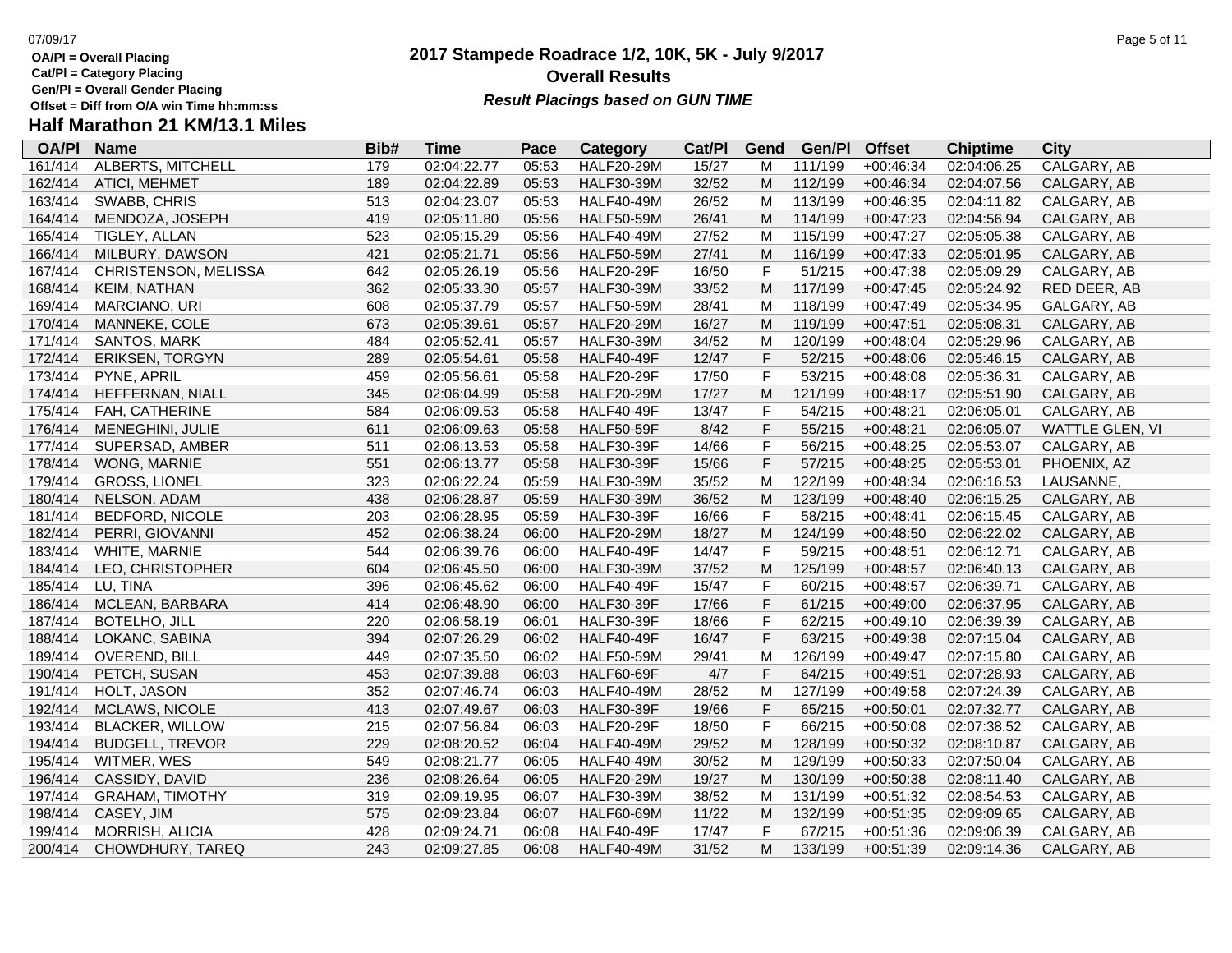- **Cat/Pl = Category Placing**
- **Gen/Pl = Overall Gender Placing**
- **Half Marathon 21 KM/13.1 Miles**

### **2017 Stampede Roadrace 1/2, 10K, 5K - July 9/2017** 07/09/17 Page 6 of 11 **Overall Results** Gen/PI = Overall Gender Placing<br>Offset = Diff from O/A win Time hh:mm:ss *Result Placings based on GUN TIME*

| <b>OA/PI</b> | <b>Name</b>                | Bib# | <b>Time</b> | Pace  | Category          | Cat/PI | Gend        | Gen/Pl  | <b>Offset</b> | <b>Chiptime</b> | City                |
|--------------|----------------------------|------|-------------|-------|-------------------|--------|-------------|---------|---------------|-----------------|---------------------|
| 201/414      | RADZICHOWSKY, IAN          | 464  | 02:09:28.04 | 06:08 | <b>HALF40-49M</b> | 32/52  | M           | 134/199 | $+00:51:40$   | 02:09:17.47     | CALGARY, AB         |
| 202/414      | WATT, CATHY                | 538  | 02:09:33.93 | 06:08 | <b>HALF30-39F</b> | 20/66  | F           | 68/215  | $+00:51:46$   | 02:09:21.08     | CALGARY, AB         |
| 203/414      | POLL, NATASHA              | 457  | 02:09:38.34 | 06:08 | <b>HALF30-39F</b> | 21/66  | F           | 69/215  | $+00:51:50$   | 02:09:24.14     | CALGARY, AB         |
| 204/414      | GAUDET, MELINDA            | 312  | 02:09:39.72 | 06:08 | <b>HALF30-39F</b> | 22/66  | F           | 70/215  | $+00:51:51$   | 02:09:32.65     | CALGARY, AB         |
| 205/414      | <b>WARNER, CAROLINE</b>    | 537  | 02:09:55.23 | 06:09 | <b>HALF30-39F</b> | 23/66  | F           | 71/215  | $+00:52:07$   | 02:09:40.45     | CALGARY, AB         |
| 206/414      | <b>GAHNE, STINA</b>        | 309  | 02:09:59.30 | 06:09 | <b>HALF30-39F</b> | 24/66  | $\mathsf F$ | 72/215  | $+00:52:11$   | 02:09:44.89     | VISBY,              |
| 207/414      | DEMETRICK, MELANIE         | 271  | 02:09:59.69 | 06:09 | <b>HALF20-29F</b> | 19/50  | F           | 73/215  | $+00:52:11$   | 02:09:42.38     | CALGARY, AB         |
| 208/414      | JOHNSTON, PAUL             | 359  | 02:10:12.09 | 06:10 | <b>HALF50-59M</b> | 30/41  | M           | 135/199 | $+00:52:24$   | 02:09:56.83     | CALGARY, AB         |
| 209/414      | <b>BROOKS, SUZANNE</b>     | 225  | 02:10:21.59 | 06:10 | <b>HALF50-59F</b> | 9/42   | F           | 74/215  | $+00:52:33$   | 02:10:10.35     | CALGARY, AB         |
| 210/414      | PEMBERTON, JONATHAN        | 645  | 02:10:31.01 | 06:11 | <b>HALF50-59M</b> | 31/41  | M           | 136/199 | $+00:52:43$   | 02:10:12.80     | CALGARY, AB         |
| 211/414      | SWANSON, KENDA             | 635  | 02:11:06.28 | 06:12 | <b>HALF30-39F</b> | 25/66  | F           | 75/215  | $+00:53:18$   | 02:10:58.00     | CALGARY, AB         |
| 212/414      | KIME, SHAUNA               | 364  | 02:11:08.59 | 06:12 | <b>HALF20-29F</b> | 20/50  | F           | 76/215  | $+00:53:20$   | 02:10:51.77     | CALGARY, AB         |
| 213/414      | AULAKH, KHUSHWANT          | 191  | 02:11:08.84 | 06:12 | <b>HALF40-49M</b> | 33/52  | M           | 137/199 | $+00:53:20$   | 02:11:03.07     | CALGARY, AB         |
| 214/414      | HARRISON, TRICIA           | 339  | 02:11:11.11 | 06:13 | <b>HALF60-69F</b> | 5/7    | F           | 77/215  | $+00:53:23$   | 02:10:58.38     | <b>BIDEFORD</b>     |
| 215/414      | <b>VERBONAC, KIERA</b>     | 527  | 02:11:18.91 | 06:13 | <b>HALF20-29F</b> | 21/50  | F           | 78/215  | $+00:53:30$   | 02:11:02.09     | CALGARY, AB         |
| 216/414      | <b>BORAK, ALLEN</b>        | 568  | 02:11:27.33 | 06:13 | <b>HALF60-69M</b> | 12/22  | M           | 138/199 | $+00:53:39$   | 02:11:06.27     | CALGARY, AB         |
| 217/414      | DECROM, AIMEE              | 270  | 02:11:29.27 | 06:13 | <b>HALF30-39F</b> | 26/66  | F           | 79/215  | $+00:53:41$   | 02:11:14.49     | CALGARY, AB         |
| 218/414      | SHEPHERD, ALISON           | 494  | 02:11:52.72 | 06:15 | <b>HALF50-59F</b> | 10/42  | F           | 80/215  | $+00:54:04$   | 02:11:34.13     | COCHRANE, AB        |
| 219/414      | <b>BELL, CARA</b>          | 204  | 02:11:53.16 | 06:15 | <b>HALF30-39F</b> | 27/66  | F           | 81/215  | $+00:54:05$   | 02:11:27.11     | CALGARY, AB         |
| 220/414      | SHAW, MARIAH               | 493  | 02:11:56.75 | 06:15 | <b>HALF30-39F</b> | 28/66  | F           | 82/215  | $+00:54:08$   | 02:11:47.02     | CALGARY, AB         |
| 221/414      | GUIRY, KATRINA             | 324  | 02:12:08.73 | 06:15 | <b>HALF30-39F</b> | 29/66  | F           | 83/215  | $+00:54:20$   | 02:11:58.24     | CALGARY, AB         |
| 222/414      | VO-TIGLEY, EMILIE          | 660  | 02:12:26.61 | 06:16 | <b>HALF40-49F</b> | 18/47  | F           | 84/215  | $+00:54:38$   | 02:12:16.71     | CALGARY, AB         |
| 223/414      | RENAUD, LOUIS              | 617  | 02:12:26.93 | 06:16 | <b>HALF50-59M</b> | 32/41  | M           | 139/199 | $+00:54:39$   | 02:12:15.02     | DUNCAN, BC          |
| 224/414      | HABERMAN, LUKE             | 654  | 02:12:35.92 | 06:17 | <b>HALF40-49M</b> | 34/52  | M           | 140/199 | $+00:54:48$   | 02:12:24.47     | CALGARY, AB         |
| 225/414      | BOE, KEN                   | 217  | 02:12:38.31 | 06:17 | <b>HALF50-59M</b> | 33/41  | M           | 141/199 | $+00:54:50$   | 02:12:18.61     | KELOWNA, BC         |
| 226/414      | <b>CRONK, CHELSEY</b>      | 262  | 02:12:38.74 | 06:17 | <b>HALF20-29F</b> | 22/50  | F           | 85/215  | $+00:54:50$   | 02:12:19.67     | CALGARY, AB         |
| 227/414      | MALTSEV, MICHAEL           | 400  | 02:12:42.01 | 06:17 | <b>HALF40-49M</b> | 35/52  | M           | 142/199 | $+00:54:54$   | 02:12:39.93     | CALGARY, AB         |
| 228/414      | DIFRANCESCO, LISA          | 275  | 02:12:43.11 | 06:17 | <b>HALF50-59F</b> | 11/42  | F           | 86/215  | $+00:54:55$   | 02:12:25.51     | CALGARY, AB         |
| 229/414      | <b>KEATING, JOHN</b>       | 361  | 02:12:58.31 | 06:18 | <b>HALF20-29M</b> | 20/27  | M           | 143/199 | $+00:55:10$   | 02:12:40.53     | CALGARY, AB         |
| 230/414      | YOUNG, ERRILYNN            | 557  | 02:13:09.45 | 06:18 | <b>HALF20-29F</b> | 23/50  | F           | 87/215  | $+00:55:21$   | 02:13:06.33     | HERITAGE POINTE, AB |
| 231/414      | YELLIN, ALLAN              | 554  | 02:13:10.07 | 06:18 | HALF60-69M        | 13/22  | м           | 144/199 | $+00:55:22$   | 02:12:50.85     | CALGARY, AB         |
| 232/414      | WHELAN, KATHRYN            | 541  | 02:13:28.01 | 06:19 | <b>HALF40-49F</b> | 19/47  | F           | 88/215  | $+00:55:40$   | 02:13:11.99     | CALGARY, AB         |
| 233/414      | WARD, COLIN                | 536  | 02:13:28.12 | 06:19 | <b>HALF30-39M</b> | 39/52  | M           | 145/199 | $+00:55:40$   | 02:13:08.16     | CALGARY, AB         |
| 234/414      | LAM, CHRISTINA             | 379  | 02:13:31.13 | 06:19 | <b>HALF20-29F</b> | 24/50  | F           | 89/215  | $+00:55:43$   | 02:13:22.72     | CALGARY, AB         |
| 235/414      | <b>IBEABUCHI, CHINEKWU</b> | 594  | 02:13:42.37 | 06:20 | <b>HALF40-49M</b> | 36/52  | M           | 146/199 | $+00:55:54$   | 02:13:39.83     | CALGARY, AB         |
| 236/414      | HARDY, KATHERINE           | 336  | 02:13:43.22 | 06:20 | <b>HALF40-49F</b> | 20/47  | F           | 90/215  | $+00:55:55$   | 02:13:28.72     | CALGARY, AB         |
| 237/414      | LIONG, ERIC                | 392  | 02:13:43.27 | 06:20 | <b>HALF20-29M</b> | 21/27  | м           | 147/199 | $+00:55:55$   | 02:13:35.02     | CALGARY, AB         |
| 238/414      | <b>BALINSKI, AMANDA</b>    | 196  | 02:13:46.67 | 06:20 | <b>HALF30-39F</b> | 30/66  | F           | 91/215  | $+00:55:58$   | 02:13:25.32     | CALGARY, AB         |
| 239/414      | HENDERSON, LAURA           | 346  | 02:13:47.05 | 06:20 | <b>HALF30-39F</b> | 31/66  | F           | 92/215  | $+00:55:59$   | 02:13:25.14     | CALGARY, AB         |
| 240/414      | <b>VERTZ, JOHN</b>         | 529  | 02:14:02.77 | 06:21 | <b>HALF20-29M</b> | 22/27  | М           | 148/199 | $+00:56:14$   | 02:13:44.35     | CALGARY, AB         |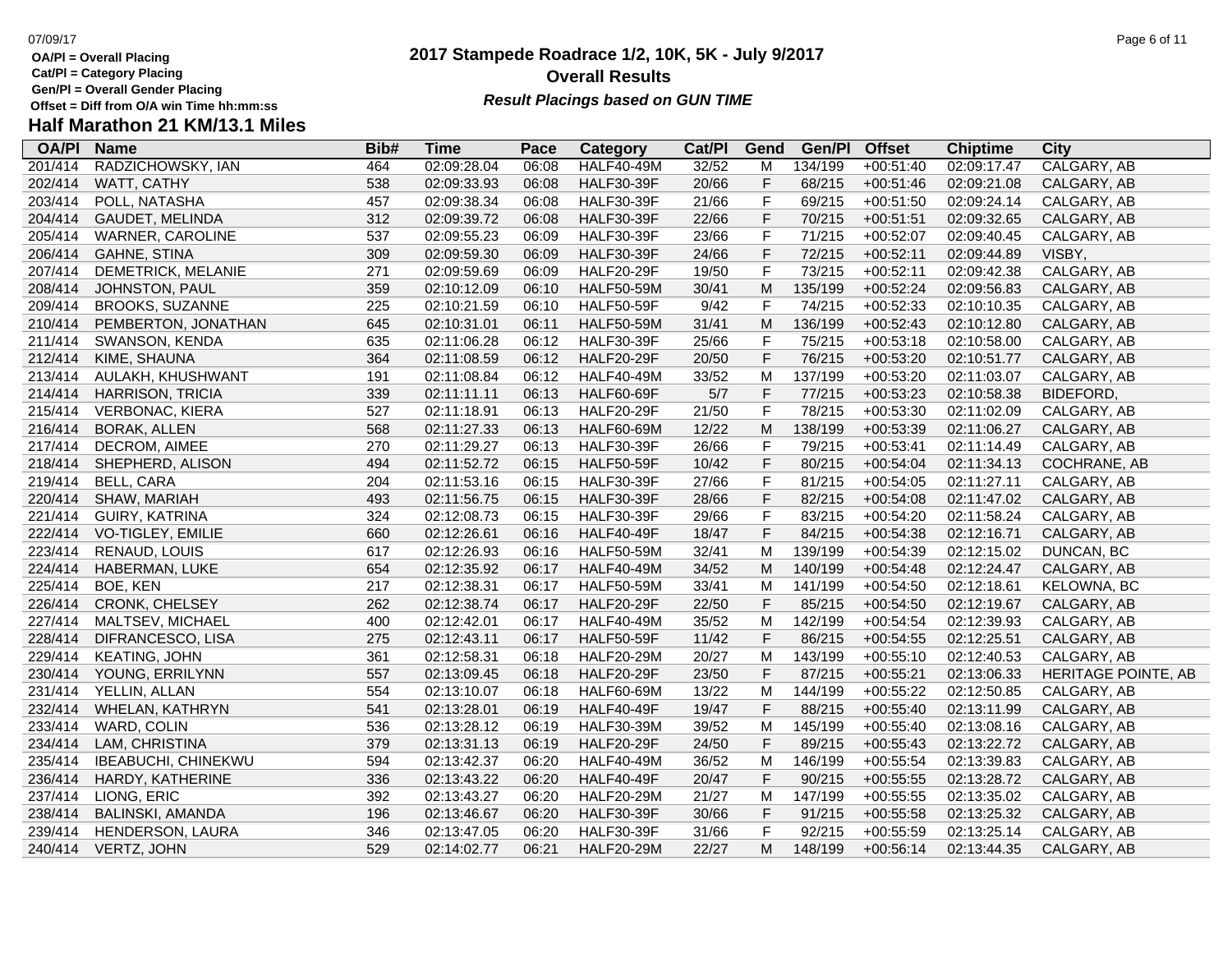**Cat/Pl = Category Placing**

**Gen/Pl = Overall Gender Placing**

### **2017 Stampede Roadrace 1/2, 10K, 5K - July 9/2017** 07/09/17 Page 7 of 11 **Overall Results Result Placings based on GUN TIME**

### **Half Marathon 21 KM/13.1 Miles**

| <b>OA/PI</b> | <b>Name</b>             | Bib# | Time        | Pace  | Category          | Cat/PI | Gend        | Gen/Pl  | <b>Offset</b> | <b>Chiptime</b> | City                   |
|--------------|-------------------------|------|-------------|-------|-------------------|--------|-------------|---------|---------------|-----------------|------------------------|
| 241/414      | SWITZER, MELODY         | 627  | 02:14:13.35 | 06:21 | <b>HALF50-59F</b> | 12/42  | F           | 93/215  | $+00:56:25$   | 02:13:59.73     | <b>CHESTERMERE, AB</b> |
| 242/414      | MAINS, MARIE            | 399  | 02:14:29.08 | 06:22 | <b>HALF30-39F</b> | 32/66  | F           | 94/215  | $+00:56:41$   | 02:14:15.24     | CALGARY, AB            |
| 243/414      | CONNOLLY, CATHERINE     | 253  | 02:14:29.22 | 06:22 | <b>HALF20-29F</b> | 25/50  | F           | 95/215  | $+00:56:41$   | 02:14:16.20     | CALGARY, AB            |
| 244/414      | <b>BANAAG, JAIME</b>    | 197  | 02:14:33.62 | 06:22 | <b>HALF40-49M</b> | 37/52  | M           | 149/199 | $+00:56:45$   | 02:14:31.24     | AIRDRIE, AB            |
| 245/414      | CHAMBLIN, SAMANTHA      | 237  | 02:14:40.44 | 06:22 | <b>HALF30-39F</b> | 33/66  | $\mathsf F$ | 96/215  | $+00:56:52$   | 02:14:31.42     | GILBERT, AZ            |
| 246/414      | DRUMMOND, KERR          | 280  | 02:14:45.36 | 06:23 | <b>HALF20-29M</b> | 23/27  | M           | 150/199 | $+00:56:57$   | 02:14:38.75     | CALGARY, AB            |
| 247/414      | SAASTAD, CHANDI         | 480  | 02:14:58.64 | 06:23 | <b>HALF20-29F</b> | 26/50  | $\mathsf F$ | 97/215  | $+00:57:10$   | 02:14:33.16     | CALGARY, AB            |
| 248/414      | OMAN, SANDY             | 446  | 02:15:09.54 | 06:24 | <b>HALF50-59F</b> | 13/42  | $\mathsf F$ | 98/215  | $+00:57:21$   | 02:14:57.21     | CALGARY, AB            |
| 249/414      | BERGOVEC, MARTINA       | 639  | 02:15:59.39 | 06:26 | <b>HALF20-29F</b> | 27/50  | $\mathsf F$ | 99/215  | $+00:58:11$   | 02:15:31.09     | CALGARY, AB            |
| 250/414      | NARANG, PRETUM          | 437  | 02:16:05.82 | 06:27 | <b>HALF30-39M</b> | 40/52  | M           | 151/199 | $+00:58:17$   | 02:15:44.77     | CALGARY, AB            |
| 251/414      | LI, AMY                 | 388  | 02:16:09.91 | 06:27 | <b>HALF40-49F</b> | 21/47  | $\mathsf F$ | 100/215 | $+00:58:21$   | 02:15:47.36     | CALGARY, AB            |
| 252/414      | REGNER, REBECCA         | 470  | 02:16:10.66 | 06:27 | <b>HALF20-29F</b> | 28/50  | F           | 101/215 | $+00:58:22$   | 02:15:56.16     | PENHOLD, AB            |
| 253/414      | FORSYTH, CINDY          | 302  | 02:16:10.83 | 06:27 | <b>HALF40-49F</b> | 22/47  | $\mathsf F$ | 102/215 | $+00:58:22$   | 02:15:41.84     | AIRDRIE, AB            |
| 254/414      | <b>BAKKER, NICOLE</b>   | 195  | 02:16:23.71 | 06:27 | <b>HALF20-29F</b> | 29/50  | F           | 103/215 | $+00:58:35$   | 02:16:23.71     | CALGARY, AB            |
| 255/414      | COMB, FRASER            | 250  | 02:16:29.19 | 06:28 | <b>HALF40-49M</b> | 38/52  | M           | 152/199 | $+00:58:41$   | 02:16:01.06     | CALGARY, AB            |
| 256/414      | <b>BRAUN, AUDREA</b>    | 571  | 02:16:46.93 | 06:28 | <b>HALF30-39F</b> | 34/66  | $\mathsf F$ | 104/215 | $+00:58:59$   | 02:16:19.60     | CALGARY, AB            |
| 257/414      | CONNOLLY, LAURA         | 254  | 02:16:55.20 | 06:29 | <b>HALF30-39F</b> | 35/66  | F           | 105/215 | $+00:59:07$   | 02:16:30.11     | CALGARY, AB            |
| 258/414      | SPOONER, JEFF           | 502  | 02:16:56.39 | 06:29 | <b>HALF20-29M</b> | 24/27  | M           | 153/199 | $+00:59:08$   | 02:16:43.30     | CALGARY, AB            |
| 259/414      | QUINTANA, ROBYN         | 463  | 02:17:01.11 | 06:29 | <b>HALF20-29F</b> | 30/50  | F           | 106/215 | $+00:59:13$   | 02:16:31.08     | CALGARY, AB            |
| 260/414      | MOULT, PHILLIPA         | 430  | 02:17:01.28 | 06:29 | <b>HALF50-59F</b> | 14/42  | F           | 107/215 | $+00:59:13$   | 02:16:38.32     | CALGARY, AB            |
| 261/414      | JENKINS, CURTIS         | 355  | 02:17:01.56 | 06:29 | <b>HALF30-39M</b> | 41/52  | M           | 154/199 | $+00:59:13$   | 02:16:33.54     | CALGARY, AB            |
| 262/414      | HAUBRICH, TREVOR        | 342  | 02:17:07.10 | 06:29 | <b>HALF50-59M</b> | 34/41  | M           | 155/199 | $+00:59:19$   | 02:16:40.35     | CALGARY, AB            |
| 263/414      | COCKBURN, JESSICA       | 248  | 02:17:39.70 | 06:31 | <b>HALF30-39F</b> | 36/66  | $\mathsf F$ | 108/215 | $+00:59:51$   | 02:17:14.84     | CALGARY, AB            |
| 264/414      | ARSENAULT, GARY         | 186  | 02:18:18.13 | 06:33 | <b>HALF50-59M</b> | 35/41  | M           | 156/199 | $+01:00:30$   | 02:18:18.13     | COCHRANE, AB           |
| 265/414      | RICHARDSON, LAURA       | 471  | 02:18:36.35 | 06:34 | <b>HALF20-29F</b> | 31/50  | F           | 109/215 | $+01:00:48$   | 02:18:15.60     | CALGARY, AB            |
| 266/414      | MCCLURE, SHAY           | 407  | 02:18:37.06 | 06:34 | <b>HALF30-39F</b> | 37/66  | $\mathsf F$ | 110/215 | $+01:00:49$   | 02:18:30.85     | CALGARY, AB            |
| 267/414      | BOURASSA, CHELSEA       | 221  | 02:19:00.68 | 06:35 | <b>HALF20-29F</b> | 32/50  | $\mathsf F$ | 111/215 | $+01:01:12$   | 02:18:47.45     | RED DEER, AB           |
| 268/414      | KRASNOZON, COLIN        | 372  | 02:19:12.88 | 06:35 | <b>HALF30-39M</b> | 42/52  | ${\sf M}$   | 157/199 | $+01:01:24$   | 02:19:12.88     | OTTAWA, ON             |
| 269/414      | STORSLEY, JAMIE         | 624  | 02:19:27.45 | 06:36 | <b>HALF40-49F</b> | 23/47  | F           | 112/215 | $+01:01:39$   | 02:19:00.12     | CALGARY, AB            |
| 270/414      | FIR, TANYA              | 298  | 02:19:42.97 | 06:37 | <b>HALF40-49F</b> | 24/47  | F           | 113/215 | $+01:01:55$   | 02:19:14.09     | CALGARY, AB            |
| 271/414      | ORIEL, CHRISTINE        | 448  | 02:19:52.08 | 06:37 | <b>HALF40-49F</b> | 25/47  | $\mathsf F$ | 114/215 | $+01:02:04$   | 02:19:30.17     | CALGARY, AB            |
| 272/414      | DUKELOW, JANICE         | 283  | 02:20:04.99 | 06:38 | <b>HALF40-49F</b> | 26/47  | $\mathsf F$ | 115/215 | $+01:02:17$   | 02:19:52.04     | CALGARY, AB            |
| 273/414      | <b>CROCKER, RACHEL</b>  | 644  | 02:20:11.64 | 06:38 | <b>HALF50-59F</b> | 15/42  | $\mathsf F$ | 116/215 | $+01:02:23$   | 02:19:53.05     | OKOTOKS, AB            |
| 274/414      | <b>VOLSTEEDT, KOBIE</b> | 629  | 02:20:17.80 | 06:38 | <b>HALF40-49F</b> | 27/47  | F           | 117/215 | $+01:02:29$   | 02:19:53.64     | OKOTOKS, AB            |
| 275/414      | LESSNER, JENNA          | 632  | 02:20:29.48 | 06:39 | <b>HALF30-39F</b> | 38/66  | F           | 118/215 | $+01:02:41$   | 02:20:12.58     | CALGARY, AB            |
| 276/414      | COTE MCKENNA, RACHEL    | 258  | 02:20:31.20 | 06:39 | <b>HALF40-49F</b> | 28/47  | $\mathsf F$ | 119/215 | $+01:02:43$   | 02:20:12.32     | CALGARY, AB            |
| 277/414      | LEBLANC, DANIELLE       | 383  | 02:20:50.29 | 06:40 | <b>HALF20-29F</b> | 33/50  | $\mathsf F$ | 120/215 | $+01:03:02$   | 02:20:21.75     | CALGARY, AB            |
| 278/414      | <b>BENSON, TRENT</b>    | 207  | 02:21:17.69 | 06:41 | <b>HALF60-69M</b> | 14/22  | M           | 158/199 | $+01:03:29$   | 02:20:48.61     | CARSTAIRS, AB          |
| 279/414      | CHYZ, BRAD              | 245  | 02:21:20.47 | 06:41 | <b>HALF20-29M</b> | 25/27  | M           | 159/199 | $+01:03:32$   | 02:21:13.80     | CALGARY, AB            |
| 280/414      | CARTER, ALIX            | 235  | 02:21:32.09 | 06:42 | <b>HALF30-39F</b> | 39/66  | F.          | 121/215 | $+01:03:44$   | 02:21:07.00     | CALGARY, AB            |
|              |                         |      |             |       |                   |        |             |         |               |                 |                        |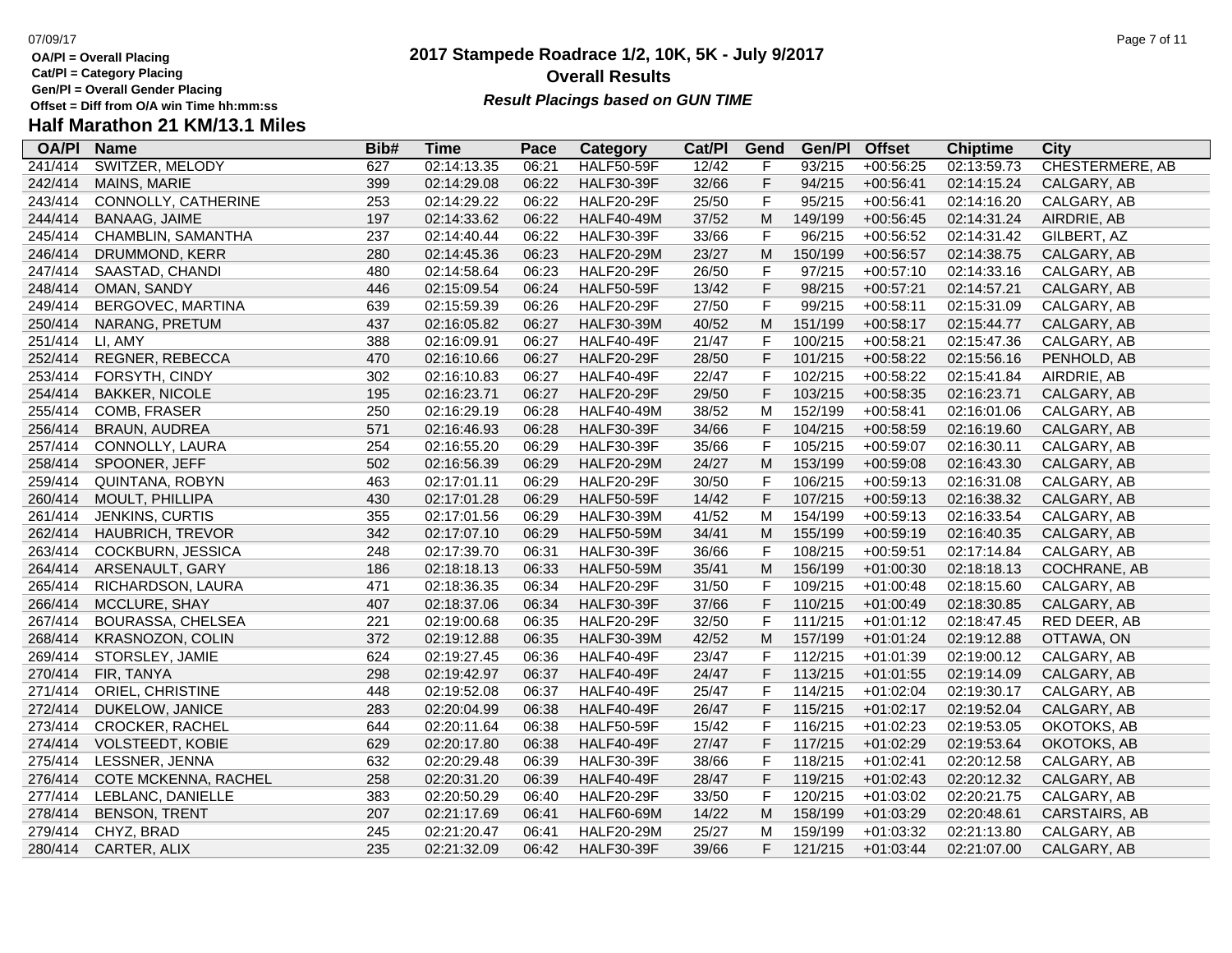- **Cat/Pl = Category Placing**
- **Gen/Pl = Overall Gender Placing**
- **Half Marathon 21 KM/13.1 Miles**

### **2017 Stampede Roadrace 1/2, 10K, 5K - July 9/2017** 07/09/17 Page 8 of 11 **Overall Results** Gen/PI = Overall Gender Placing<br>Offset = Diff from O/A win Time hh:mm:ss *Result Placings based on GUN TIME*

| <b>OA/PI</b> | <b>Name</b>            | Bib# | <b>Time</b> | Pace  | Category          | Cat/PI | Gend | Gen/Pl  | <b>Offset</b> | <b>Chiptime</b> | <b>City</b>          |
|--------------|------------------------|------|-------------|-------|-------------------|--------|------|---------|---------------|-----------------|----------------------|
| 281/414      | <b>BROGAN, ALLISHA</b> | 224  | 02:21:47.05 | 06:43 | <b>HALF30-39F</b> | 40/66  | F    | 122/215 | $+01:03:59$   | 02:21:20.20     | CALGARY, AB          |
| 282/414      | RISERBATO, ANTONINA    | 633  | 02:21:50.94 | 06:43 | <b>HALF40-49F</b> | 29/47  | F    | 123/215 | $+01:04:03$   | 02:21:23.35     | CALGARY, AB          |
| 283/414      | KJAER, KRISTINA        | 598  | 02:22:08.03 | 06:44 | <b>HALF20-29F</b> | 34/50  | F    | 124/215 | $+01:04:20$   | 02:21:44.92     | CALGARY, AB          |
| 284/414      | HARDER, KATHERINE      | 335  | 02:22:09.06 | 06:44 | <b>HALF20-29F</b> | 35/50  | F    | 125/215 | $+01:04:21$   | 02:21:44.06     | CALGARY, AB          |
| 285/414      | AGOAWIKE, LEONARD      | 177  | 02:22:20.85 | 06:44 | <b>HALF50-59M</b> | 36/41  | M    | 160/199 | $+01:04:32$   | 02:21:53.34     | CALGARY, AB          |
| 286/414      | <b>BOWEN, MAGGIE</b>   | 570  | 02:22:29.30 | 06:45 | <b>HALF50-59F</b> | 16/42  | F    | 126/215 | $+01:04:41$   | 02:22:17.55     | HIGHRIVER, AB        |
| 287/414      | HIRSCHE, JULIE         | 350  | 02:22:29.98 | 06:45 | <b>HALF40-49F</b> | 30/47  | F    | 127/215 | $+01:04:42$   | 02:22:18.23     | OKOTOKS, AB          |
| 288/414      | WETHERELL, DAWNA       | 540  | 02:22:33.48 | 06:45 | <b>HALF30-39F</b> | 41/66  | F    | 128/215 | $+01:04:45$   | 02:22:18.62     | CALGARY, AB          |
| 289/414      | RATHBONE, DALLAS       | 466  | 02:23:01.96 | 06:46 | <b>HALF20-29M</b> | 26/27  | M    | 161/199 | $+01:05:14$   | 02:22:49.95     | CALGARY, AB          |
| 290/414      | <b>MARSON, LINA</b>    | 609  | 02:23:10.00 | 06:47 | <b>HALF60-69F</b> | 6/7    | F    | 129/215 | $+01:05:22$   | 02:22:40.46     | CALGARY, AB          |
| 291/414      | YUEN, TIFFANY          | 559  | 02:23:15.44 | 06:47 | <b>HALF20-29F</b> | 36/50  | F    | 130/215 | $+01:05:27$   | 02:22:50.97     | CALGARY, AB          |
| 292/414      | DIODATI, CARL          | 276  | 02:23:18.71 | 06:47 | <b>HALF30-39M</b> | 43/52  | M    | 162/199 | $+01:05:30$   | 02:22:55.60     | CALGARY, AB          |
| 293/414      | JARRAH, JUAN           | 595  | 02:23:18.87 | 06:47 | <b>HALF30-39M</b> | 44/52  | м    | 163/199 | $+01:05:30$   | 02:22:55.74     | CALGARY, AB          |
| 294/414      | <b>BANKS, PETER</b>    | 199  | 02:23:20.52 | 06:47 | <b>HALF40-49M</b> | 39/52  | M    | 164/199 | $+01:05:32$   | 02:23:03.80     | OKOTOKS, AB          |
| 295/414      | FELICIANO, GERARD      | 296  | 02:23:42.84 | 06:48 | <b>HALF30-39M</b> | 45/52  | M    | 165/199 | $+01:05:54$   | 02:23:15.07     | CALGARY, AB          |
| 296/414      | JENSEN, BOB            | 596  | 02:23:43.35 | 06:48 | <b>HALF60-69M</b> | 15/22  | M    | 166/199 | $+01:05:55$   | 02:23:31.44     | CALGARY, AB          |
| 297/414      | DONSKY, MICHELE        | 582  | 02:23:44.06 | 06:48 | <b>HALF50-59F</b> | 17/42  | F    | 131/215 | $+01:05:56$   | 02:23:15.69     | CALGARY, AB          |
| 298/414      | CUNNINGHAM, NICOLE     | 264  | 02:23:57.32 | 06:49 | <b>HALF40-49F</b> | 31/47  | F    | 132/215 | $+01:06:09$   | 02:23:44.23     | CALGARY, AB          |
| 299/414      | CASTRO, LISA           | 663  | 02:23:59.95 | 06:49 | <b>HALF40-49F</b> | 32/47  | F    | 133/215 | $+01:06:12$   | 02:23:57.79     | CALGARY, AB          |
| 300/414      | LEE, DENNIS            | 384  | 02:24:38.83 | 06:51 | <b>HALF60-69M</b> | 16/22  | M    | 167/199 | $+01:06:50$   | 02:24:12.36     | CALGARY, AB          |
| 301/414      | <b>EWEN, MICHELLE</b>  | 583  | 02:24:42.96 | 06:51 | <b>HALF40-49F</b> | 33/47  | F    | 134/215 | $+01:06:55$   | 02:24:14.94     | <b>BLAIRMORE, AB</b> |
| 302/414      | LOW, TECK              | 395  | 02:24:58.84 | 06:52 | <b>HALF40-49M</b> | 40/52  | M    | 168/199 | $+01:07:10$   | 02:24:32.91     | CALGARY, AB          |
| 303/414      | HERBERT, PAM           | 347  | 02:25:01.55 | 06:52 | <b>HALF40-49F</b> | 34/47  | F    | 135/215 | $+01:07:13$   | 02:24:45.99     | EMERALD PARK, SK     |
| 304/414      | <b>BAKKER, ANDREA</b>  | 194  | 02:25:06.50 | 06:52 | <b>HALF20-29F</b> | 37/50  | F    | 136/215 | $+01:07:18$   | 02:24:46.40     | OTTAWA, ON           |
| 305/414      | DJAKOVIC, MELISSA      | 277  | 02:25:10.36 | 06:52 | <b>HALF30-39F</b> | 42/66  | F    | 137/215 | $+01:07:22$   | 02:24:52.04     | CALGARY, AB          |
| 306/414      | MCKAIN, AMBER          | 411  | 02:25:40.92 | 06:54 | <b>HALF30-39F</b> | 43/66  | F    | 138/215 | $+01:07:53$   | 02:25:11.06     | CALGARY, AB          |
| 307/414      | LINTON, JUSTY          | 390  | 02:25:54.84 | 06:54 | <b>HALF20-29F</b> | 38/50  | F    | 139/215 | $+01:08:06$   | 02:25:41.75     | LETHBRIDGE, MB       |
| 308/414      | LINTON, MONA           | 391  | 02:25:55.02 | 06:54 | <b>HALF50-59F</b> | 18/42  | F    | 140/215 | $+01:08:07$   | 02:25:41.89     | WINNIPEG, MB         |
| 309/414      | ZWIERS, ARIELLE        | 669  | 02:26:32.92 | 06:56 | <b>HALF30-39F</b> | 44/66  | F.   | 141/215 | $+01:08:45$   | 02:26:13.22     | CALGARY, AB          |
| 310/414      | LAMBE, GRANT           | 656  | 02:26:37.31 | 06:56 | <b>HALF40-49M</b> | 41/52  | М    | 169/199 | $+01:08:49$   | 02:26:12.29     | CALGARY, AB          |
| 311/414      | CHAN, LEONA            | 239  | 02:26:39.93 | 06:57 | <b>HALF30-39F</b> | 45/66  | F    | 142/215 | $+01:08:52$   | 02:26:10.73     | CALGARY, AB          |
| 312/414      | <b>BUENO, ALDRICK</b>  | 572  | 02:27:10.17 | 06:58 | <b>HALF40-49M</b> | 42/52  | M    | 170/199 | $+01:09:22$   | 02:26:48.60     | CALGARY, AB          |
| 313/414      | DIAZ, JOSE             | 274  | 02:27:21.45 | 06:59 | <b>HALF40-49M</b> | 43/52  | м    | 171/199 | $+01:09:33$   | 02:26:54.90     | CALGARY, AB          |
| 314/414      | RAMOS, YOLANDA         | 465  | 02:27:21.92 | 06:59 | <b>HALF30-39F</b> | 46/66  | F    | 143/215 | $+01:09:34$   | 02:26:55.31     | CALGARY, AB          |
| 315/414      | THOMAS, SHARON         | 517  | 02:27:23.21 | 06:59 | <b>HALF50-59F</b> | 19/42  | F    | 144/215 | $+01:09:35$   | 02:27:23.21     | CALGARY, AB          |
| 316/414      | <b>BLACKER, HOWARD</b> | 214  | 02:27:26.34 | 06:59 | <b>HALF50-59M</b> | 37/41  | M    | 172/199 | $+01:09:38$   | 02:27:06.95     | CALGARY, AB          |
| 317/414      | BAKER, THERESA         | 193  | 02:27:46.16 | 07:00 | <b>HALF50-59F</b> | 20/42  | F    | 145/215 | $+01:09:58$   | 02:27:41.76     | CALGARY, AB          |
| 318/414      | BROCHU, MARIANNE       | 223  | 02:27:54.12 | 07:00 | <b>HALF30-39F</b> | 47/66  | F    | 146/215 | $+01:10:06$   | 02:27:33.58     | OKOTOKS, AB          |
| 319/414      | DAVIS, LAURENCE        | 268  | 02:28:05.93 | 07:01 | <b>HALF60-69M</b> | 17/22  | M    | 173/199 | $+01:10:18$   | 02:27:37.39     | CALGARY, AB          |
| 320/414      | LOCKE, ANDREA          | 393  | 02:28:06.00 | 07:01 | <b>HALF20-29F</b> | 39/50  | F.   | 147/215 | $+01:10:18$   | 02:27:53.72     | CALGARY, AB          |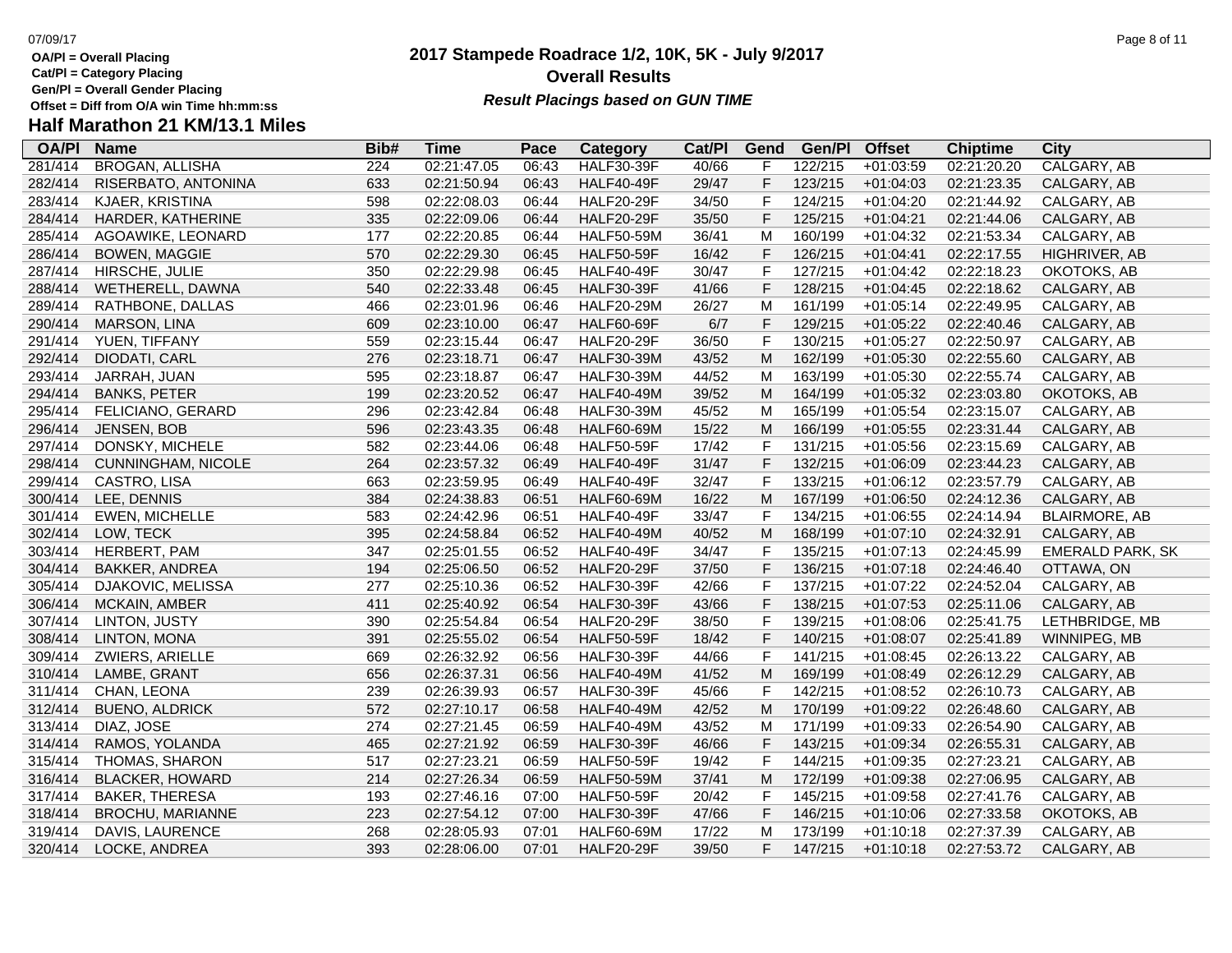**Cat/Pl = Category Placing**

**Gen/Pl = Overall Gender Placing**

**Half Marathon 21 KM/13.1 Miles**

### **2017 Stampede Roadrace 1/2, 10K, 5K - July 9/2017** 07/09/17 Page 9 of 11 **Overall Results** Gen/PI = Overall Gender Placing<br>Offset = Diff from O/A win Time hh:mm:ss *Result Placings based on GUN TIME*

| <b>OA/PI</b> | <b>Name</b>              | Bib# | <b>Time</b> | Pace  | Category          | Cat/PI | Gend        | Gen/Pl  | <b>Offset</b> | <b>Chiptime</b> | City                |
|--------------|--------------------------|------|-------------|-------|-------------------|--------|-------------|---------|---------------|-----------------|---------------------|
| 321/414      | <b>CARLISLE, LAURA</b>   | 233  | 02:28:15.59 | 07:01 | <b>HALF50-59F</b> | 21/42  | F.          | 148/215 | $+01:10:27$   | 02:28:11.19     | CALGARY, AB         |
| 322/414      | STRAND, KRYSTEN          | 625  | 02:28:22.11 | 07:01 | <b>HALF20-29F</b> | 40/50  | F           | 149/215 | $+01:10:34$   | 02:28:06.10     | CALGARY, AB         |
| 323/414      | AGUASIN, REAGAN          | 178  | 02:28:22.31 | 07:01 | <b>HALF20-29F</b> | 41/50  | F           | 150/215 | $+01:10:34$   | 02:28:06.08     | LETHBRIDGE, AB      |
| 324/414      | GAMACHE, KARINA          | 310  | 02:28:34.62 | 07:02 | <b>HALF30-39F</b> | 48/66  | F           | 151/215 | $+01:10:46$   | 02:28:16.66     | CALGARY, AB         |
| 325/414      | FLEMMING, MAREN          | 299  | 02:29:02.76 | 07:03 | HALF19&UF         | 2/2    | F           | 152/215 | $+01:11:14$   | 02:28:54.23     | CALGARY, AB         |
| 326/414      | VAN'T HOF, ALYSSA        | 668  | 02:29:49.82 | 07:06 | <b>HALF20-29F</b> | 42/50  | F           | 153/215 | $+01:12:01$   | 02:29:42.53     | CALGARY, AB         |
| 327/414      | SMITH, STEPHEN           | 499  | 02:29:51.46 | 07:06 | <b>HALF30-39M</b> | 46/52  | M           | 174/199 | $+01:12:03$   | 02:29:35.42     | CALGARY, AB         |
| 328/414      | RAWSON, KRISTA           | 468  | 02:29:52.28 | 07:06 | <b>HALF50-59F</b> | 22/42  | F           | 154/215 | $+01:12:04$   | 02:29:30.51     | CALGARY, AB         |
| 329/414      | JACKMAN, CARLA           | 354  | 02:29:53.15 | 07:06 | <b>HALF40-49F</b> | 35/47  | F           | 155/215 | $+01:12:05$   | 02:29:31.64     | CALGARY, AB         |
| 330/414      | DEROSA, MARISSA          | 272  | 02:29:53.25 | 07:06 | <b>HALF20-29F</b> | 43/50  | F           | 156/215 | $+01:12:05$   | 02:29:36.94     | LETHBRIDGE, AB      |
| 331/414      | MARSH, KIM               | 402  | 02:30:02.54 | 07:06 | <b>HALF50-59F</b> | 23/42  | $\mathsf F$ | 157/215 | $+01:12:14$   | 02:29:54.10     | FORT MCMURRAY, AB   |
| 332/414      | MILLS TAYLOR, LAUREN     | 612  | 02:30:05.26 | 07:06 | <b>HALF20-29F</b> | 44/50  | F           | 158/215 | $+01:12:17$   | 02:29:40.79     | CALGARY, AB         |
| 333/414      | RULLER, KEN              | 478  | 02:30:57.03 | 07:09 | <b>HALF60-69M</b> | 18/22  | M           | 175/199 | $+01:13:09$   | 02:30:32.17     | CALGARY, AB         |
| 334/414      | BAPTIE, SUZANNE          | 201  | 02:31:25.45 | 07:10 | <b>HALF50-59F</b> | 24/42  | F           | 159/215 | $+01:13:37$   | 02:30:54.85     | CALGARY, AB         |
| 335/414      | SMITH, MATT              | 622  | 02:31:26.64 | 07:10 | <b>HALF30-39M</b> | 47/52  | M           | 176/199 | $+01:13:38$   | 02:30:59.31     | CALGARY, AB         |
| 336/414      | WHIBBS, COURTNEY         | 542  | 02:31:33.87 | 07:10 | <b>HALF20-29F</b> | 45/50  | F           | 160/215 | $+01:13:45$   | 02:31:10.62     | CALGARY, AB         |
| 337/414      | COLLINGE, HEIDI          | 249  | 02:32:09.30 | 07:12 | <b>HALF40-49F</b> | 36/47  | F           | 161/215 | $+01:14:21$   | 02:31:53.08     | CALGARY, AB         |
| 338/414      | BEYNON, MADDIE           | 209  | 02:32:32.77 | 07:13 | <b>HALF20-29F</b> | 46/50  | F           | 162/215 | $+01:14:44$   | 02:32:29.73     | <b>COCHRANE, AB</b> |
| 339/414      | SZYMANEK, MEREDITH       | 628  | 02:32:49.85 | 07:14 | <b>HALF30-39F</b> | 49/66  | F           | 163/215 | $+01:15:01$   | 02:32:20.91     | CALGARY, AB         |
| 340/414      | <b>BLACK, KEN</b>        | 212  | 02:32:50.26 | 07:14 | <b>HALF40-49M</b> | 44/52  | ${\sf M}$   | 177/199 | $+01:15:02$   | 02:32:22.60     | CALGARY, AB         |
| 341/414      | BEYNON, DIANE            | 208  | 02:33:10.34 | 07:15 | <b>HALF50-59F</b> | 25/42  | F           | 164/215 | $+01:15:22$   | 02:33:07.30     | COCHRANE, AB        |
| 342/414      | ROSEHILL, LORI           | 619  | 02:34:56.70 | 07:20 | <b>HALF50-59F</b> | 26/42  | F           | 165/215 | $+01:17:08$   | 02:34:30.65     | OLDS, AB            |
| 343/414      | THOMAS, STEPHEN          | 518  | 02:35:17.43 | 07:21 | <b>HALF50-59M</b> | 38/41  | M           | 178/199 | $+01:17:29$   | 02:34:53.51     | CALGARY, AB         |
| 344/414      | MELNECHENKOPEDLAR, TRACY | 416  | 02:35:18.25 | 07:21 | <b>HALF40-49F</b> | 37/47  | $\mathsf F$ | 166/215 | $+01:17:30$   | 02:35:15.33     | CALGARY, AB         |
| 345/414      | HAND, DANA               | 330  | 02:35:41.75 | 07:22 | <b>HALF50-59F</b> | 27/42  | F           | 167/215 | $+01:17:53$   | 02:35:24.15     | CALGARY, AB         |
| 346/414      | STEWART, CHRIS           | 508  | 02:35:44.90 | 07:22 | <b>HALF30-39M</b> | 48/52  | M           | 179/199 | $+01:17:56$   | 02:35:13.83     | CALGARY, AB         |
| 347/414      | DESHPANDE, SHASHIKANT    | 581  | 02:35:45.29 | 07:22 | <b>HALF30-39M</b> | 49/52  | M           | 180/199 | $+01:17:57$   | 02:35:20.06     | CALGARY, AB         |
| 348/414      | SMITH, PRESTON           | 634  | 02:36:14.58 | 07:24 | <b>HALF60-69M</b> | 19/22  | M           | 181/199 | $+01:18:26$   | 02:35:54.82     | SASKATOON, SK       |
| 349/414      | FAHR, HEATHER            | 294  | 02:36:14.58 | 07:24 | <b>HALF30-39F</b> | 50/66  | F           | 168/215 | $+01:18:26$   | 02:35:54.82     | CALGARY, AB         |
| 350/414      | MOORE, TREVAR            | 427  | 02:37:13.09 | 07:27 | <b>HALF40-49M</b> | 45/52  | M           | 182/199 | $+01:19:25$   | 02:36:57.07     | CALGARY, AB         |
| 351/414      | RYAN, KENDRA             | 479  | 02:37:15.57 | 07:27 | <b>HALF30-39F</b> | 51/66  | F           | 169/215 | $+01:19:27$   | 02:37:09.20     | CALGARY, AB         |
| 352/414      | ADAMS, JENNIFER          | 176  | 02:37:32.04 | 07:27 | <b>HALF40-49F</b> | 38/47  | F           | 170/215 | $+01:19:44$   | 02:37:14.84     | <b>BROOKLYN, NY</b> |
| 353/414      | <b>GREY, LORRAINE</b>    | 322  | 02:38:24.20 | 07:30 | <b>HALF30-39F</b> | 52/66  | F           | 171/215 | $+01:20:36$   | 02:38:10.00     | CALGARY, AB         |
| 354/414      | <b>BOWEN, RICK</b>       | 661  | 02:38:40.47 | 07:31 | HALF60-69M        | 20/22  | M           | 183/199 | $+01:20:52$   | 02:38:29.90     | HIGHRIVER, AB       |
| 355/414      | STUDER, KIMBERLEY        | 510  | 02:39:09.44 | 07:32 | <b>HALF40-49F</b> | 39/47  | F           | 172/215 | $+01:21:21$   | 02:38:51.48     | MISCOUCHE, PE       |
| 356/414      | MELEKH, GANNA            | 415  | 02:39:47.16 | 07:34 | <b>HALF30-39F</b> | 53/66  | F           | 173/215 | $+01:21:59$   | 02:39:47.16     | CALGARY, AB         |
| 357/414      | SKRYNYK, BOBBI           | 496  | 02:40:30.58 | 07:36 | <b>HALF40-49F</b> | 40/47  | F           | 174/215 | $+01:22:42$   | 02:40:09.93     | CHESTERMERE, AB     |
| 358/414      | SULATYSKI, COLLEEN       | 626  | 02:40:30.72 | 07:36 | <b>HALF30-39F</b> | 54/66  | F           | 175/215 | $+01:22:42$   | 02:40:10.19     | STRATHMORE, AB      |
| 359/414      | KOSIK, WILMA             | 678  | 02:40:30.80 | 07:36 | <b>HALF50-59F</b> | 28/42  | F           | 176/215 | $+01:22:42$   | 02:40:05.74     | CALGARY, AB         |
| 360/414      | LEONHARDT, STEPHEN       | 387  | 02:40:58.93 | 07:37 | <b>HALF30-39M</b> | 50/52  | M           | 184/199 | $+01:23:11$   | 02:40:32.26     | LETHBRIDGE, AB      |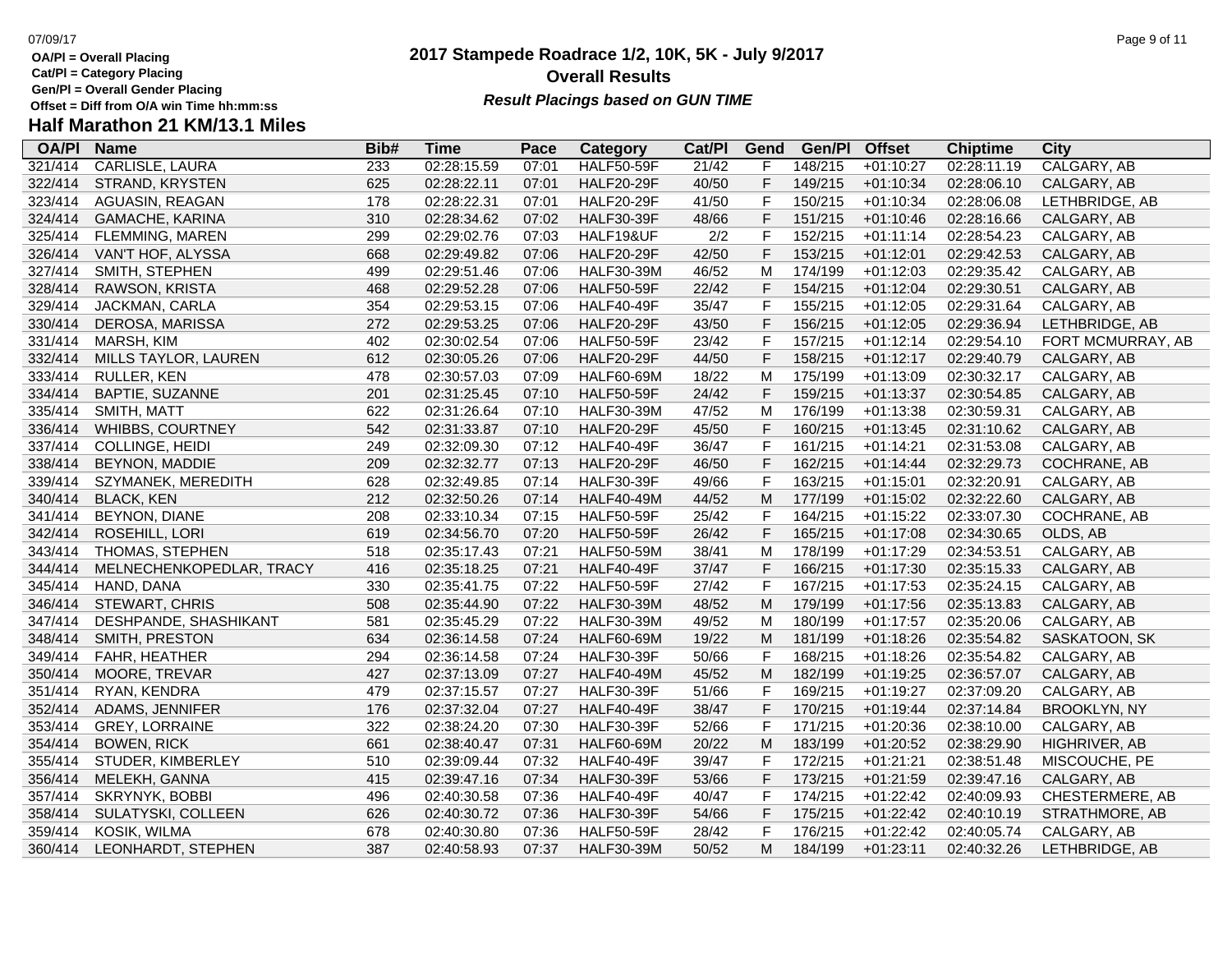**Cat/Pl = Category Placing**

**Gen/Pl = Overall Gender Placing**

# **Half Marathon 21 KM/13.1 Miles**

| <b>OA/PI</b> | <b>Name</b>            | Bib# | <b>Time</b> | Pace  | Category          | Cat/Pl | Gend         | Gen/Pl  | <b>Offset</b> | <b>Chiptime</b> | City              |
|--------------|------------------------|------|-------------|-------|-------------------|--------|--------------|---------|---------------|-----------------|-------------------|
| 361/414      | <b>BRADY, STACEY</b>   | 671  | 02:41:55.57 | 07:40 | <b>HALF20-29F</b> | 47/50  | F            | 177/215 | $+01:24:07$   | 02:41:25.41     | CALGARY, AB       |
| 362/414      | AUDETTE, GERRY         | 190  | 02:42:53.90 | 07:43 | <b>HALF40-49M</b> | 46/52  | M            | 185/199 | $+01:25:05$   | 02:42:51.06     | AIRDRIE, AB       |
| 363/414      | HUDEMA, ALYSIA         | 353  | 02:43:52.82 | 07:46 | <b>HALF30-39F</b> | 55/66  | F            | 178/215 | $+01:26:04$   | 02:43:31.11     | CALGARY, AB       |
| 364/414      | LAFFERTY, ROGER        | 375  | 02:44:05.37 | 07:46 | <b>HALF60-69M</b> | 21/22  | M            | 186/199 | $+01:26:17$   | 02:43:49.68     | CALGARY, AB       |
| 365/414      | CROSSMAN, RACHEL       | 263  | 02:44:12.18 | 07:46 | <b>HALF20-29F</b> | 48/50  | F            | 179/215 | $+01:26:24$   | 02:44:03.56     | AIRDRIE, AB       |
| 366/414      | HARLEY, LORRAINE       | 337  | 02:44:14.30 | 07:47 | <b>HALF40-49F</b> | 41/47  | F            | 180/215 | $+01:26:26$   | 02:44:09.05     | OKOTOKS, AB       |
| 367/414      | EDWARDS, SEAN          | 286  | 02:44:26.76 | 07:47 | <b>HALF20-29M</b> | 27/27  | M            | 187/199 | $+01:26:38$   | 02:44:19.11     | CALGARY, AB       |
| 368/414      | SCOTT, SHARLENE        | 620  | 02:45:34.39 | 07:50 | <b>HALF50-59F</b> | 29/42  | F            | 181/215 | $+01:27:46$   | 02:45:19.91     | CALGARY, AB       |
| 369/414      | DALE, CINDY            | 266  | 02:46:06.77 | 07:52 | <b>HALF40-49F</b> | 42/47  | F            | 182/215 | $+01:28:18$   | 02:45:41.12     | CALGARY, AB       |
| 370/414      | LEE, SHIN-YI           | 385  | 02:46:07.37 | 07:52 | <b>HALF30-39F</b> | 56/66  | F            | 183/215 | $+01:28:19$   | 02:45:46.12     | CALGARY, AB       |
| 371/414      | ROBBLEE, MAGGIE        | 474  | 02:46:08.02 | 07:52 | <b>HALF50-59F</b> | 30/42  | F            | 184/215 | $+01:28:20$   | 02:45:41.77     | OLDS, AB          |
| 372/414      | <b>CROCKER, MARK</b>   | 643  | 02:46:37.33 | 07:53 | <b>HALF50-59M</b> | 39/41  | M            | 188/199 | $+01:28:49$   | 02:46:19.33     | OKOTOKS, AB       |
| 373/414      | MATTHEWS, JENNIFER     | 405  | 02:46:40.14 | 07:53 | <b>HALF50-59F</b> | 31/42  | F            | 185/215 | $+01:28:52$   | 02:46:35.89     | CALGARY, AB       |
| 374/414      | FREY, PAM              | 652  | 02:46:55.45 | 07:54 | <b>HALF50-59F</b> | 32/42  | F            | 186/215 | $+01:29:07$   | 02:46:50.05     | CALGARY, AB       |
| 375/414      | GREAVES, LISA          | 591  | 02:49:45.02 | 08:02 | <b>HALF50-59F</b> | 33/42  | F            | 187/215 | $+01:31:57$   | 02:49:40.28     | CALGARY, AB       |
| 376/414      | YIP, STEPHEN           | 556  | 02:50:43.17 | 08:05 | <b>HALF40-49M</b> | 47/52  | M            | 189/199 | $+01:32:55$   | 02:50:33.92     | CALGARY, AB       |
| 377/414      | <b>BOECHLER, SARAH</b> | 218  | 02:51:39.13 | 08:08 | <b>HALF30-39F</b> | 57/66  | F            | 188/215 | $+01:33:51$   | 02:51:33.93     | CALGARY, AB       |
| 378/414      | <b>EDWARDS, MARK</b>   | 285  | 02:51:42.64 | 08:08 | <b>HALF30-39M</b> | 51/52  | M            | 190/199 | $+01:33:54$   | 02:51:30.03     | CALGARY, AB       |
| 379/414      | KLOEPFER, DANIELLE     | 368  | 02:51:47.65 | 08:08 | <b>HALF30-39F</b> | 58/66  | $\mathsf F$  | 189/215 | $+01:33:59$   | 02:51:47.65     | CALGARY, AB       |
| 380/414      | LAIR, SHARON           | 378  | 02:52:02.49 | 08:09 | <b>HALF40-49F</b> | 43/47  | F            | 190/215 | $+01:34:14$   | 02:51:56.32     | FOOTHILLS, AB     |
| 381/414      | LAIR, AARON            | 377  | 02:52:02.65 | 08:09 | <b>HALF40-49M</b> | 48/52  | M            | 191/199 | $+01:34:14$   | 02:51:56.28     | FOOTHILLS, AB     |
| 382/414      | PLETT, CHRISTINE       | 616  | 02:53:34.74 | 08:13 | <b>HALF30-39F</b> | 59/66  | F            | 191/215 | $+01:35:46$   | 02:53:09.31     | WINNIPEG, MB      |
| 383/414      | KUAMOTO, LUCIANA       | 374  | 02:53:54.69 | 08:14 | <b>HALF40-49F</b> | 44/47  | $\mathsf{F}$ | 192/215 | $+01:36:06$   | 02:53:45.76     | CALGARY, AB       |
| 384/414      | DREWE, LINDA           | 279  | 02:53:56.81 | 08:14 | <b>HALF50-59F</b> | 34/42  | $\mathsf F$  | 193/215 | $+01:36:08$   | 02:53:31.95     | WINNIPEG, MB      |
| 385/414      | COLE, LISA             | 665  | 02:56:01.17 | 08:20 | <b>HALF50-59F</b> | 35/42  | $\mathsf{F}$ | 194/215 | $+01:38:13$   | 02:56:01.17     | CALGARY, AB       |
| 386/414      | RETZER, ANN            | 666  | 02:56:02.14 | 08:20 | <b>HALF50-59F</b> | 36/42  | F            | 195/215 | $+01:38:14$   | 02:56:02.14     | CALGARY, AB       |
| 387/414      | GLEN, DYLAN            | 589  | 02:56:50.98 | 08:22 | <b>HALF40-49M</b> | 49/52  | M            | 192/199 | $+01:39:03$   | 02:56:24.05     | CALGARY, AB       |
| 388/414      | EVANS, JOHN            | 292  | 02:57:39.13 | 08:25 | <b>HALF40-49M</b> | 50/52  | M            | 193/199 | $+01:39:51$   | 02:57:38.32     | FOOTHILLS, AB     |
| 389/414      | GONCALVES, RACHELLE    | 316  | 02:58:13.61 | 08:26 | <b>HALF30-39F</b> | 60/66  | F            | 196/215 | $+01:40:25$   | 02:58:06.38     | PENTICTON, BC     |
| 390/414      | NOLAN, RORY            | 441  | 02:59:36.86 | 08:30 | <b>HALF30-39M</b> | 52/52  | M            | 194/199 | $+01:41:48$   | 02:59:08.85     | CALGARY, AB       |
| 391/414      | NARDONE, CRAIG         | 614  | 02:59:45.77 | 08:31 | <b>HALF60-69M</b> | 22/22  | M            | 195/199 | $+01:41:57$   | 02:59:43.87     | CALGARY, AB       |
| 392/414      | <b>GUSTAFSON, BRE</b>  | 325  | 03:00:14.99 | 08:32 | <b>HALF30-39F</b> | 61/66  | $\mathsf F$  | 197/215 | $+01:42:27$   | 02:59:59.65     | CALGARY, AB       |
| 393/414      | <b>HASHIMI, HOLLY</b>  | 341  | 03:00:15.31 | 08:32 | <b>HALF30-39F</b> | 62/66  | $\mathsf{F}$ | 198/215 | $+01:42:27$   | 02:59:44.61     | FORT MCMURRAY, AB |
| 394/414      | <b>BRYSON, MIKE</b>    | 228  | 03:04:04.67 | 08:43 | <b>HALF50-59M</b> | 40/41  | M            | 196/199 | $+01:46:16$   | 03:04:00.93     | FORT MCMURRAY, AB |
| 395/414      | SCHOFIELD, JO-ANNE     | 489  | 03:04:18.45 | 08:44 | <b>HALF50-59F</b> | 37/42  | F            | 199/215 | $+01:46:30$   | 03:04:13.74     | CALGARY, AB       |
| 396/414      | ENGEL-ERICKSON, SCHARI | 288  | 03:04:18.48 | 08:44 | <b>HALF50-59F</b> | 38/42  | F            | 200/215 | $+01:46:30$   | 03:04:13.08     | CALGARY, AB       |
| 397/414      | HO, CELIA              | 351  | 03:05:56.23 | 08:48 | <b>HALF40-49F</b> | 45/47  | $\mathsf{F}$ | 201/215 | $+01:48:08$   | 03:05:53.99     | CALGARY, AB       |
| 398/414      | GORDON, CARLY          | 590  | 03:12:05.26 | 09:06 | <b>HALF20-29F</b> | 49/50  | F            | 202/215 | $+01:54:17$   | 03:11:44.30     | MINDEMOYA, ON     |
| 399/414      | KOVACIC, BERNICE       | 371  | 03:12:38.22 | 09:07 | <b>HALF50-59F</b> | 39/42  | F            | 203/215 | $+01:54:50$   | 03:12:35.38     | CALGARY, AB       |
| 400/414      | <b>SCHAFF, LESLIE</b>  | 487  | 03:13:38.78 | 09:10 | <b>HALF30-39F</b> | 63/66  | F            | 204/215 | $+01:55:50$   | 03:13:36.88     | AIRDRIE, AB       |

### **2017 Stampede Roadrace 1/2, 10K, 5K - July 9/2017** 07/09/17 Page 10 of 11 **Overall Results Result Placings based on GUN TIME**